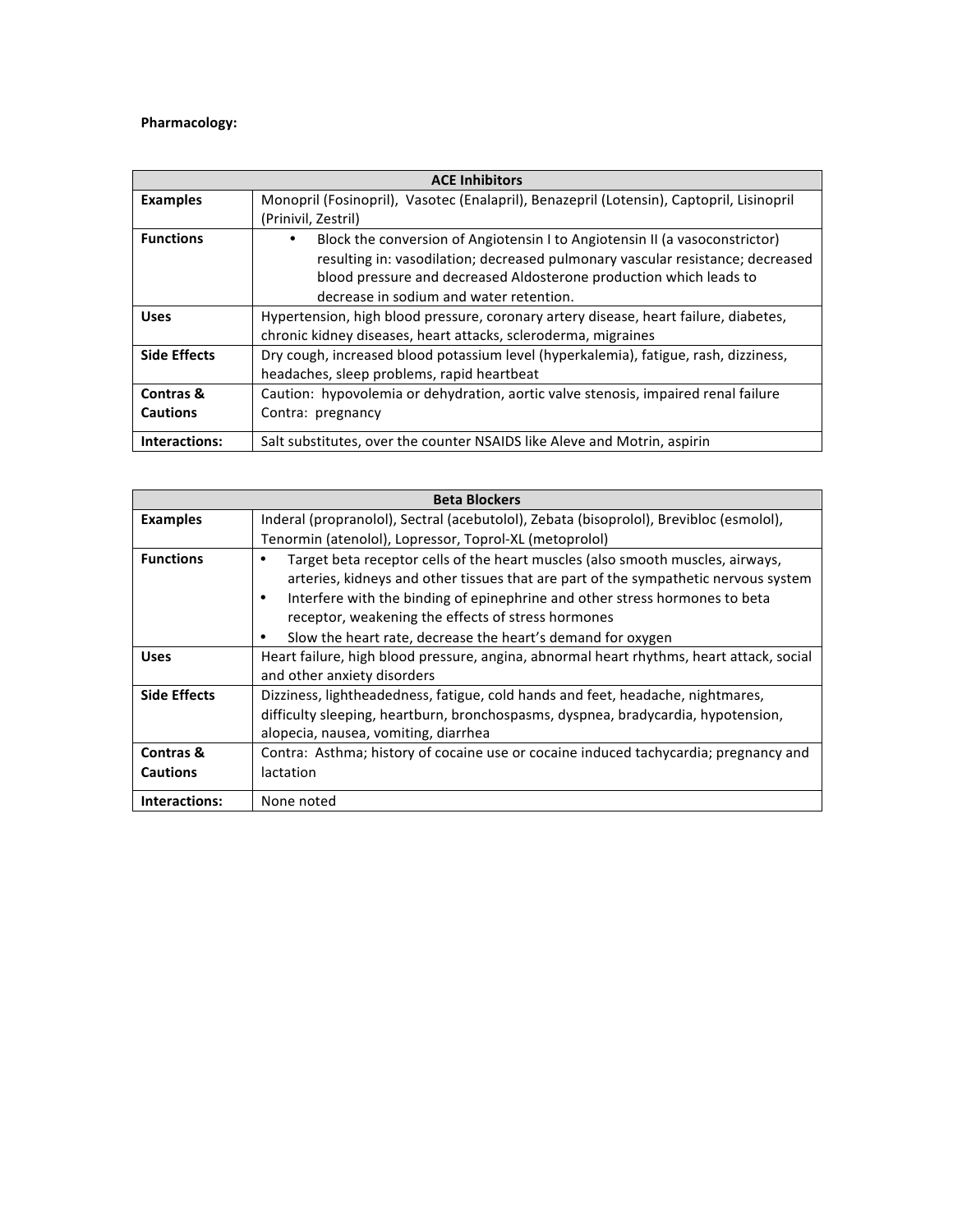|                              | <b>Calcium Channel Blockers</b>                                                                                                                                                                                                                                                                                                                                                                                                                                                                                                                                                                                    |
|------------------------------|--------------------------------------------------------------------------------------------------------------------------------------------------------------------------------------------------------------------------------------------------------------------------------------------------------------------------------------------------------------------------------------------------------------------------------------------------------------------------------------------------------------------------------------------------------------------------------------------------------------------|
| <b>Examples</b>              | Amlodipine (Norvasc), Azelnidipine (Calblock), Barnidipine (HypoCa), Benidipine<br>(Coniel), Cilnidipine (Atelec, Cinalong, Siscard), Clevidipine (Cleviprex), Isradipine<br>(DynaCirc, Prescal), Efonidipine (Landel), Felodipine (Plendil), Lacidipine (Motens,<br>Lacipil), Lercanidipine (Zanidip), Manidipine (Calslot, Madipine), Nicardipine (Cardene,<br>Carden SR), Nifedipine (Procardia, Adalat), Nilvadipine (Nivadil)                                                                                                                                                                                 |
| <b>Functions</b>             | Reduce or prevent the opening of calcium channels thereby preventing their<br>٠<br>functions of excitation-contraction coupling of skeletal, smooth and cardiac<br>muscles, hormone secretion in endocrine cells and conduction of pacemaker<br>signals in the heart<br>Reduce contraction of the arteries and cause an increase in arterial diameter,<br>$\bullet$<br>a (vasodilation). CCBs do not work on venous smooth muscle<br>Reduce the force of contraction of the heart by acting on cardiac muscles<br>٠<br>Slow the heart beat by slowing the conduction of declined activity within the<br>٠<br>heart |
| <b>Uses</b>                  | High blood pressure, angina, and abnormal heart rhythms (for example, atrial<br>fibrillation, paroxysmal supraventricular tachycardia), after a, pulmonary<br>hypertension, Raynaud's syndrome, cardiomyopathy, subarachnoid hemorrhage and<br>prevention of migraine headaches                                                                                                                                                                                                                                                                                                                                    |
| <b>Side Effects</b>          | Constipation, nausea, headache, rash, edema (legs), low blood pressure, drowsiness,<br>dizziness, liver dysfunction, over growth of gums and sexual dysfunction                                                                                                                                                                                                                                                                                                                                                                                                                                                    |
| Contras &<br><b>Cautions</b> | Shock, unstable angina, significant aortic stenosis, bradycardia, heart failure                                                                                                                                                                                                                                                                                                                                                                                                                                                                                                                                    |
| Interactions:                | Grapefruit                                                                                                                                                                                                                                                                                                                                                                                                                                                                                                                                                                                                         |

|                     | <b>Anticoagulants:</b>                                                                    |
|---------------------|-------------------------------------------------------------------------------------------|
| <b>Examples</b>     | Warfarin (Coumadin), heparin, phenindione                                                 |
| <b>Functions</b>    | Prevents coagulation (clotting) of blood                                                  |
| <b>Uses</b>         | Atrial fibrillation, pulmonary embolism, deep vein thrombosis, venous                     |
|                     | thromboembolism, congestive heart failure, stroke, myocardial infarction, genetic or      |
|                     | acquired hypercoagulability                                                               |
| <b>Side Effects</b> | Passing blood in your urine, or feces (stools), passing black feces, severe bruising,     |
|                     | prolonged nosebleeds (lasting longer than 10 minutes), vomiting blood, coughing           |
|                     | blood, unusual headaches, sudden severe back pain, difficulty breathing or chest pain,    |
|                     | (in women) heavy or increased menstrual bleeding during your period or any other          |
|                     | vaginal bleeding                                                                          |
| Contras &           | Pregnancy or in those with bleeding disorders                                             |
| <b>Cautions</b>     |                                                                                           |
| Interactions:       | Warfarin and Heparin: CM: Dan shen, ju hua, dang gui, ren shen, lu cha (green tea)        |
|                     | Warfarin: Homeo: Ascorbic acid, Vitamin K, German chamomile, coenzyme Q-                  |
|                     | 10, cranberry, ethanol (alcohol), fish oil, garlic, gingko, glucagon, glucosamine,        |
|                     | grape seed, menthol, milk thistle, Vit B3 (niacin), quinine, red clover, red yeast,       |
|                     | St John's wort, evening primrose oil, flaxseed, feverfew, ginger, horse chestnut          |
|                     | seed, willow bark                                                                         |
|                     | <b>Heparin: Homeo:</b> German chamomile, evening primrose oil, fenugreek, feverfew,       |
|                     | fish oil, flaxseed, garlic, ginger, ginkgo, glucosamine, goldenseal, horse chestnut seed, |
|                     | red clover, willow bark                                                                   |
|                     |                                                                                           |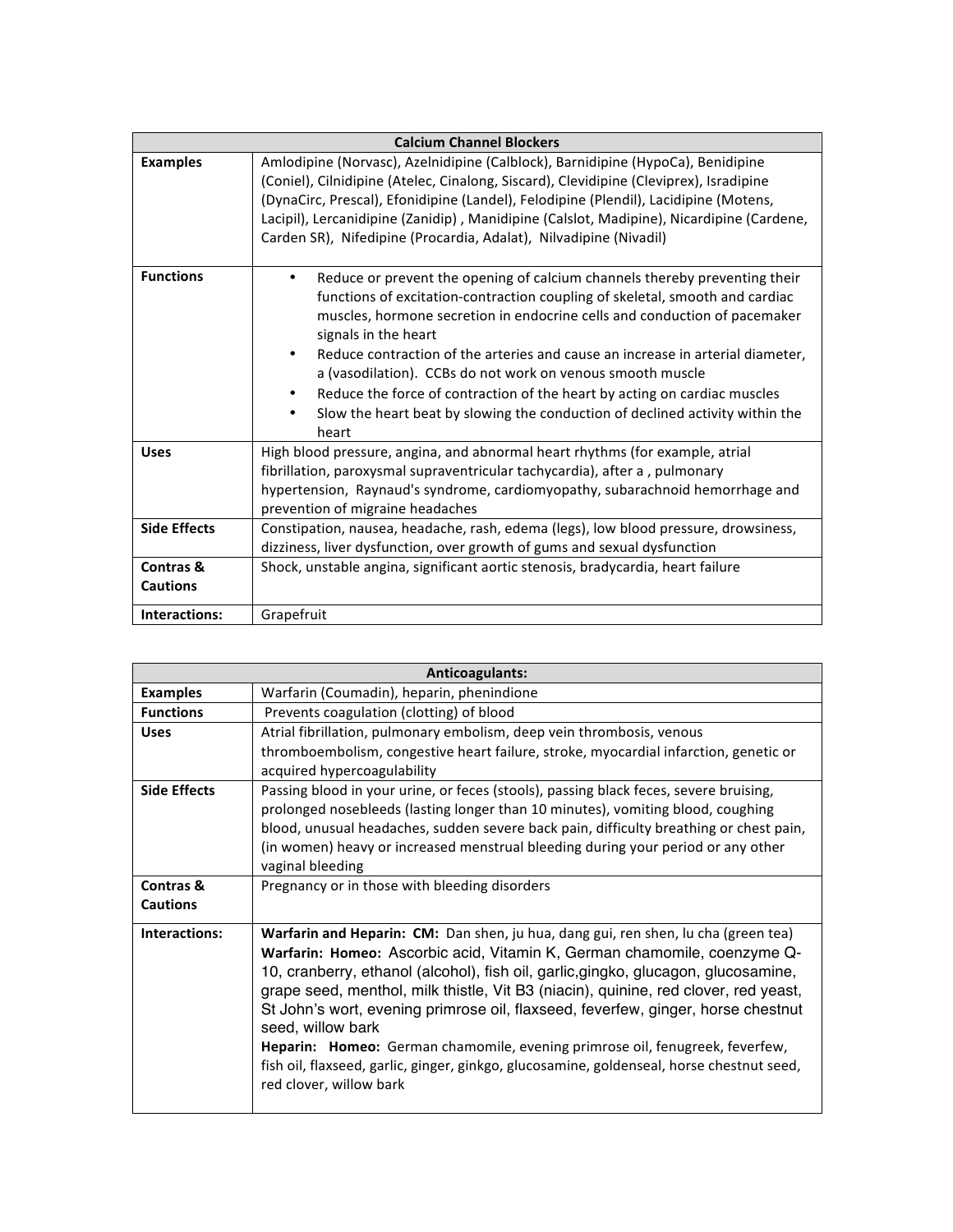|                     | <b>Statins</b>                                                                            |
|---------------------|-------------------------------------------------------------------------------------------|
| <b>Examples</b>     | simvastatin, atorvastatin (Lipitor), fluvastatin (Lescol), lovastatin (Mevacor, Altocor), |
|                     | pitavastatin (Livalo), pravastatin (Pravachol), and rosuvastatin (Crestor)                |
| <b>Functions</b>    | Lower cholesterol levels by inhibiting the enzyme HMG-CoA reductase, which plays a        |
|                     | central role in the production of cholesterol in the liver; improve endothelial function; |
|                     | modulate inflammatory responses; maintain plaque stability, prevent thrombus              |
|                     | formation                                                                                 |
| <b>Uses</b>         | High cholesterol, atherosclerosis                                                         |
| <b>Side Effects</b> | Raised liver enzymes and muscle problems, myalgias, muscle cramps, gastrointestinal       |
|                     | symptoms, llergic reaction characterized by itching or hives, swelling in the hand or     |
|                     | face, chest tightness and trouble breathing                                               |
|                     |                                                                                           |
| Contras &           | Pregnancy and lactation, active liver disease, elevated liver enzymes                     |
| <b>Cautions</b>     |                                                                                           |
| Interactions:       | Niacin, grapefruit juice, bitter oranges, protease inhibitors (used together raise blood  |
|                     | level of statins and increase the risk of muscle injury)                                  |

| <b>Diuretics</b>    |                                                                                        |
|---------------------|----------------------------------------------------------------------------------------|
| <b>Examples</b>     | furosemide (Lasix), metolazone (Zaroxolyn), bumetanide (Bumex), hydrochlorothiazide    |
|                     | (Esidrix), torsemide (Demadex), chlorthalidone (Thalitone)                             |
| <b>Functions</b>    | Promotes the production of urine                                                       |
| <b>Uses</b>         | Heart failure, liver cirrhosis, hypertension, certain kidney diseases                  |
| <b>Side Effects</b> | Dry mouth, thirst, weakness, lethargy, drowsiness, restlessness, muscle pains or       |
|                     | cramps, confusion, seizures, muscular fatigue, hypotension, oliguria, tachycardia, and |
|                     | gastrointestinal disturbances. Also tinnitus and hearing loss (Lasix)                  |
| Contras &           | <b>Contra:</b> Pregnancy, electrolyte imbalance                                        |
| <b>Cautions</b>     | <b>Caution:</b> renal dysfunction, diabetes mellitus, liver disease                    |
| Interactions:       | <b>Fuorosimide: CM:</b> Ma Huang, Ren Shen, Gan Cao <b>Homeo:</b> Quinine              |

|                     | <b>Corticosteroids</b>                                                                                                                                                                                                                                                                                                                                                                  |  |
|---------------------|-----------------------------------------------------------------------------------------------------------------------------------------------------------------------------------------------------------------------------------------------------------------------------------------------------------------------------------------------------------------------------------------|--|
| <b>Examples</b>     | Prednisone (Deltasone, Aristocort, Medrol, Oraped, Decadron), triamcinolone<br>(Azmacort), flunisolide (AeroBid), fluticasone (Flovent), budesonide (Pulmicort),<br>beclomethasone (QVAR), hydrocortisone                                                                                                                                                                               |  |
| <b>Functions</b>    | Suppress most inflammatory responses of an allergic, bacterial, traumatic or<br>anaphylactic origin. Immunosuppressant                                                                                                                                                                                                                                                                  |  |
| <b>Uses</b>         | <b>Autoimmune (tablets):</b> Rheumatoid arthritis, lupus, Crohn's, ulcerative colitis, giant<br>cell arteritis, MS, Addison's disease, Cushing's disease,<br>Respiratory (inhalers): Asthma, COPD, allergic rhinitis<br>Topical (creams): Urticaria, atopic eczema                                                                                                                      |  |
| <b>Side Effects</b> | Growth suppression, altered response to physical stress, immune suppression leading<br>to increased risk of infection, GI ulcers or bleeding, osteoporosis, weight gain from<br>increased appetite, insomnia, mood changes, fluid retention and elevated blood<br>pressure, elevated blood sugar, eye problems (cataracts or glaucoma), hirsutism,<br>atherosclerosis, aseptic necrosis |  |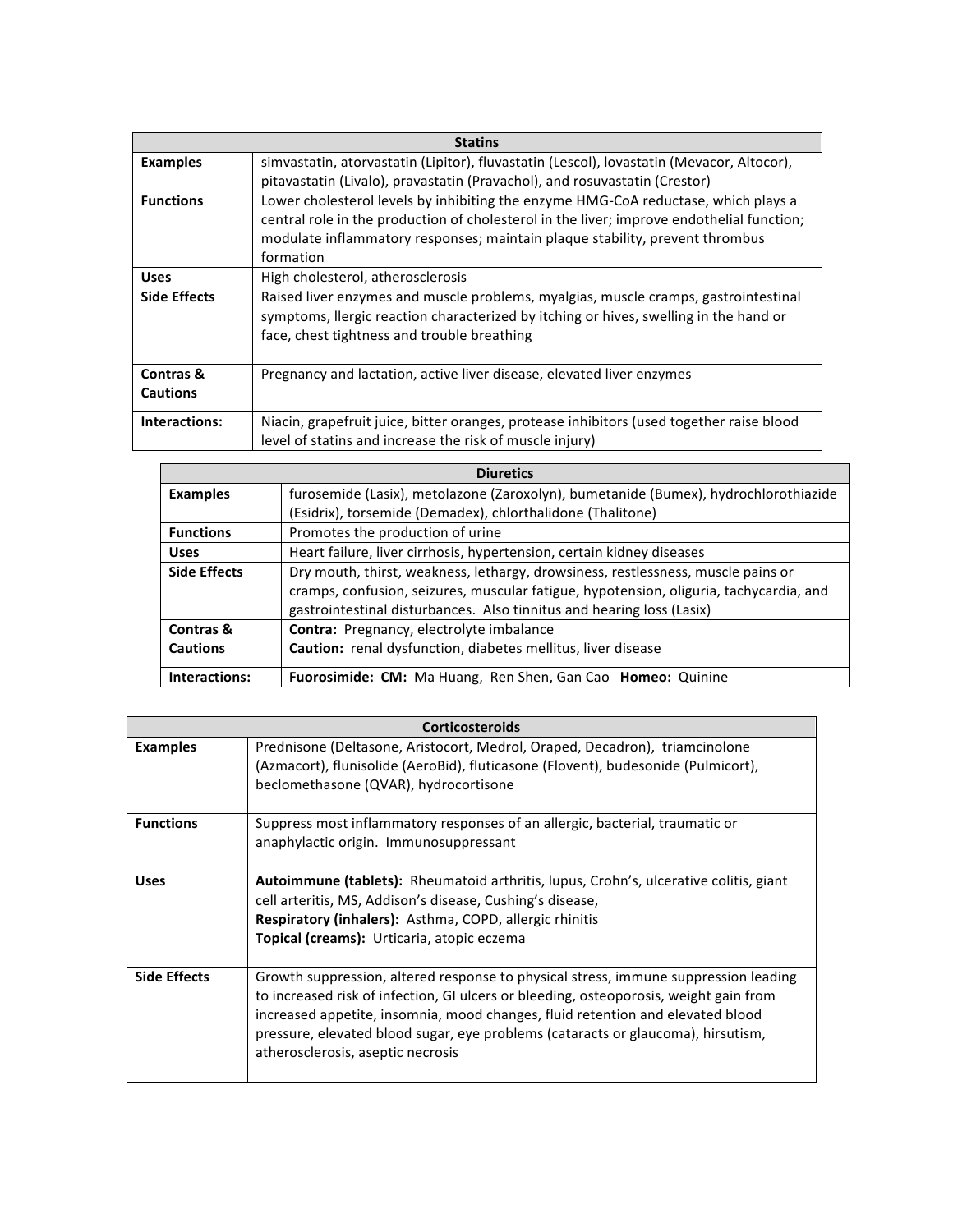| <b>Contras &amp;</b><br><b>Cautions</b> | <b>Caution:</b> Osteoporosis, TB, glaucoma or cataracts, viral, fungal, bacterial or amoebic<br>infections, sores in the nose or recent nose surgery, underactive or overactive thyroid,<br>liver disease, stomach or intestinal problems, diabetes, heart disease, high blood<br>pressure, high cholesterol, kidney disease, myasthenia gravis, lupus, emotional<br>problems, skin conditions that cause the skin to be thinner or bruise more easily |
|-----------------------------------------|--------------------------------------------------------------------------------------------------------------------------------------------------------------------------------------------------------------------------------------------------------------------------------------------------------------------------------------------------------------------------------------------------------------------------------------------------------|
| Interactions:                           | Gan Cao (licorice) as it will increase side effects of steroids                                                                                                                                                                                                                                                                                                                                                                                        |

| <b>Antiplatelets</b> |                                                                                                                                                          |
|----------------------|----------------------------------------------------------------------------------------------------------------------------------------------------------|
| <b>Examples</b>      | Aspirin, clopidogrel (Plavix), prasugril (Effient), ticagrelor (Brillinta), ticlopidine (Ticlid),<br>tirofiban (Aggrastat), abciximab (ReoPro)           |
| <b>Functions</b>     | Decrease platelet aggregation and inhibit thrombus formation; better for atrial<br>circulation where anticoagulants have little effect                   |
| <b>Uses</b>          | Arterial thrombosis, CAD, heart attack, angina, stroke, TIAs, peripheral artery disease,<br>prevention of blood clots in people with atrial fibrillation |
| <b>Side Effects</b>  | GI bleeding                                                                                                                                              |
| Contras &            | Peptic ulcers disease, uncontrolled hypertension, asthma                                                                                                 |
| <b>Cautions</b>      |                                                                                                                                                          |
| Interactions:        | Ren Shen (ginger root), Bai Guo (gingko nut)                                                                                                             |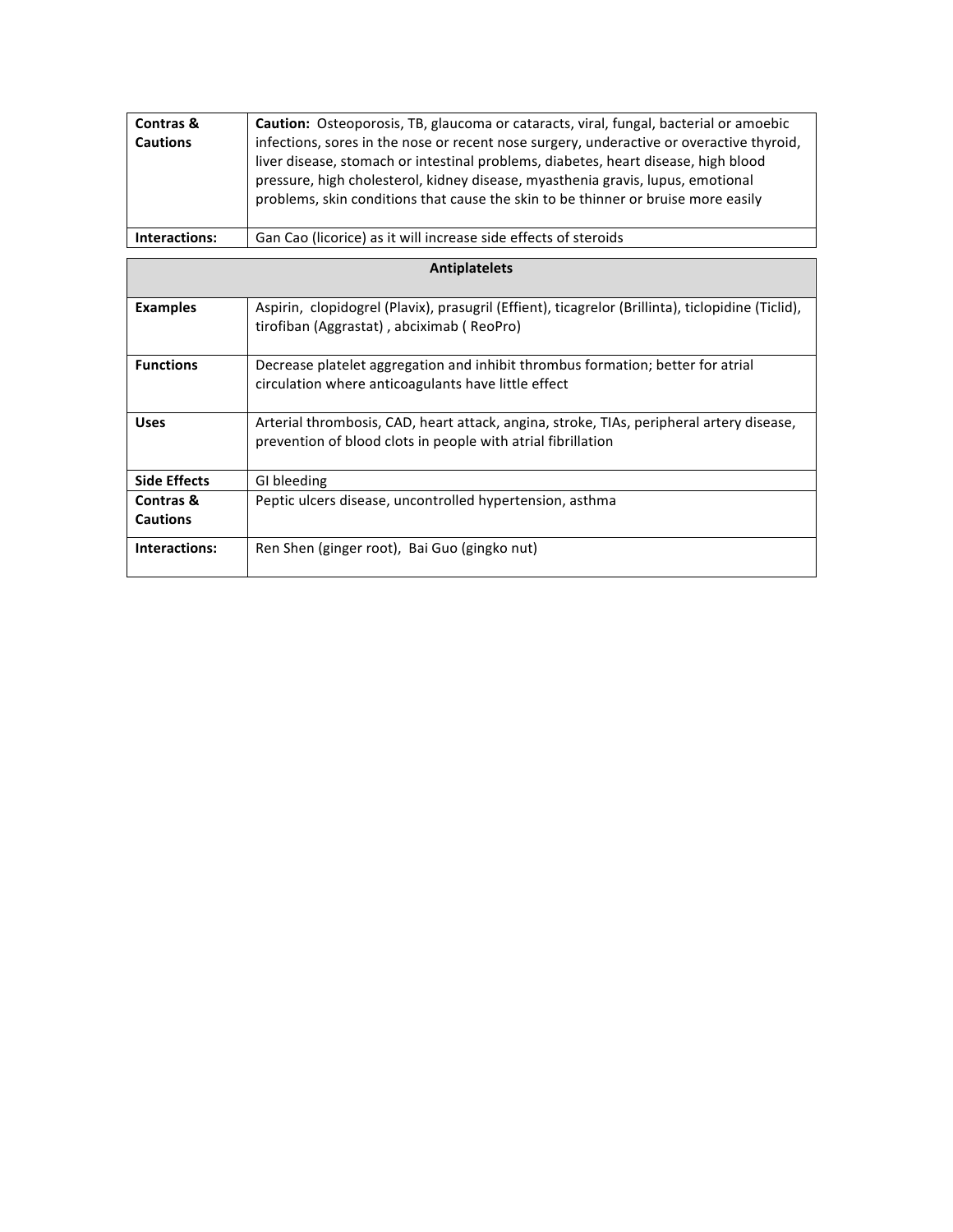|                              | <b>Monoamine Oxidase (MAO) Inhibitors</b>                                                                                                                                                                                                                                                                                                                                                                                                                                                                                                                                                                                   |  |
|------------------------------|-----------------------------------------------------------------------------------------------------------------------------------------------------------------------------------------------------------------------------------------------------------------------------------------------------------------------------------------------------------------------------------------------------------------------------------------------------------------------------------------------------------------------------------------------------------------------------------------------------------------------------|--|
| <b>Examples</b>              | Isocarboxazid (Marplan), phenelzine (Nardil), tranylcypromine (Parnate)                                                                                                                                                                                                                                                                                                                                                                                                                                                                                                                                                     |  |
| <b>Functions</b>             | Bind and inactivate, monoamine oxidase - an enzyme found in nerves, the gut and<br>liver that is responsible for inactivating several neurotransmitters (dopamine,<br>norepinephrine, and serotonin). Inhibiting the enzyme leads to more<br>neurotransmitters (dopamine, norepinephrine, and serotonin) available for the cells to<br>use                                                                                                                                                                                                                                                                                  |  |
| <b>Uses</b>                  | Depressed patients who are allergic or unresponsive to tricyclic antidepressants (TCAs<br>and/or SSRI's), depressed patients who experience strong anxiety, atypical depression<br>orphobias                                                                                                                                                                                                                                                                                                                                                                                                                                |  |
| <b>Side Effects</b>          | Drowsiness, orthostatic hypotension, hypertension, blurred vision, dry mouth, dysuria,<br>constipation                                                                                                                                                                                                                                                                                                                                                                                                                                                                                                                      |  |
| Contras &<br><b>Cautions</b> | Contraindication: Hypersensitivity, high tyramine content food (such as cheese, beer,<br>anchovies, chocolate, soy sauce, chicken liver, red wine, etc.), schizophrenia, liver<br>disease, history of severe or frequent headaches, cerebrovascular defect,<br>coadministration of SSRIs, SNRIs, antihypertensives, diuretics, antihistamines,<br>sedatives, symphatomimetics<br>Caution: Worsening of symptoms or suicidal ideation may occur, psychosis (in bipolar<br>disorder) may worsen, patients with diabetes mellitus, glaucoma, hepatic impairment,<br>renal impairment, thyroid dysfunction, history of seizures |  |
| Interactions:                |                                                                                                                                                                                                                                                                                                                                                                                                                                                                                                                                                                                                                             |  |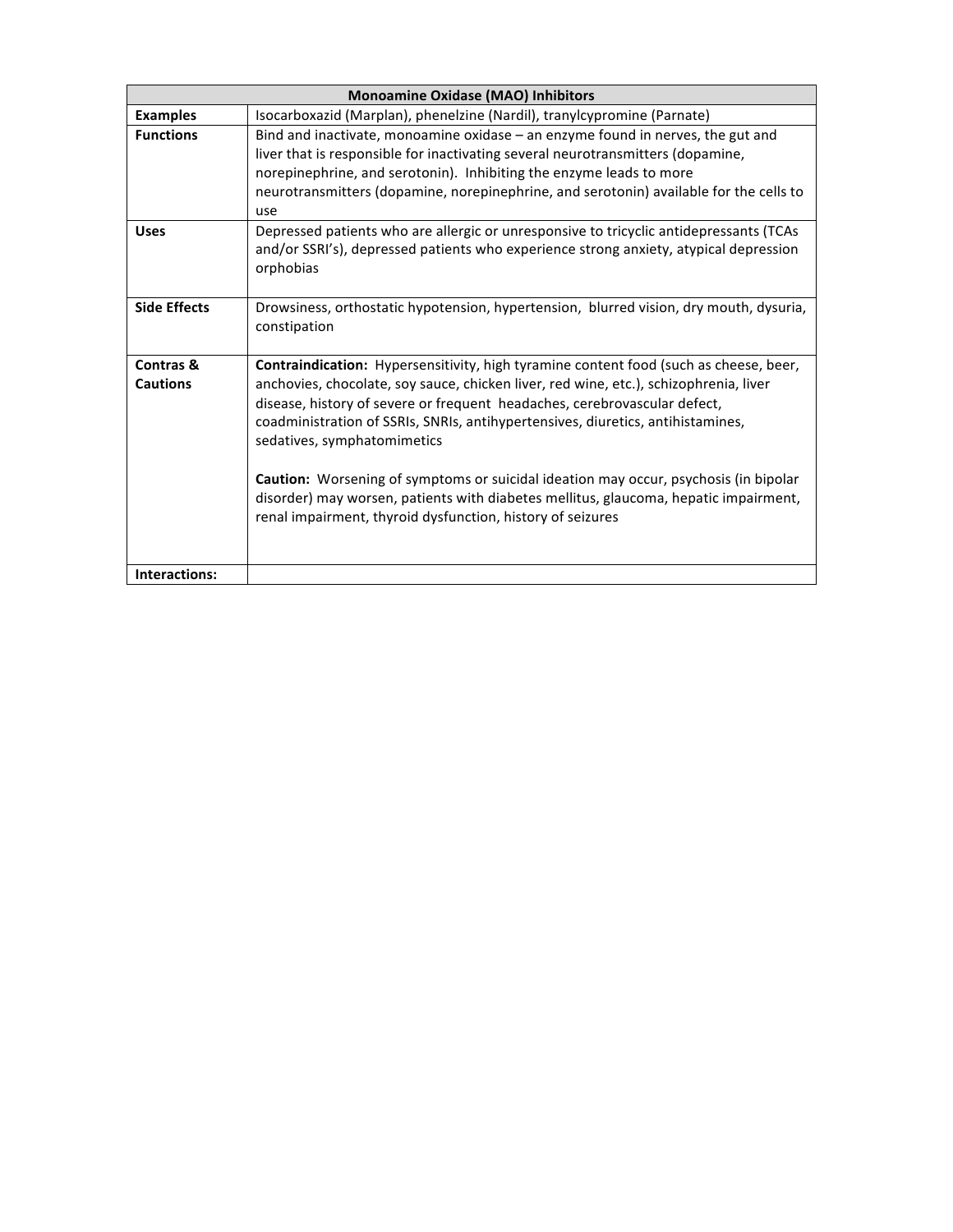| Selective Serotonin Reuptake Inhibitor (SSRI) |                                                                                                                                                                                                                                                                                                                                                                                                                                                                                               |
|-----------------------------------------------|-----------------------------------------------------------------------------------------------------------------------------------------------------------------------------------------------------------------------------------------------------------------------------------------------------------------------------------------------------------------------------------------------------------------------------------------------------------------------------------------------|
| <b>Examples</b>                               | Fluoxetine (Prozac), sertraline (Zoloft), escitalopram (Lexapro), paroxetine (Paxil),<br>citalopram (Celexa)                                                                                                                                                                                                                                                                                                                                                                                  |
| <b>Functions</b>                              | Prevent the reuptake of a specific neurotransmitter, serotonin, in the brain leading to<br>an increase in the concentration of serotonin, which seems to elevate mood in<br>depressed patients                                                                                                                                                                                                                                                                                                |
| <b>Uses</b>                                   | Moderate to severe depression, obsessive-compulsive disorder, panic disorder,<br>generalized anxiety disorder, post-traumatic stress disorder, social anxiety disorder,<br>premenstrual dysphoric disorder                                                                                                                                                                                                                                                                                    |
| <b>Side Effects</b>                           | Sleep disturbances (insomnia or drowsiness), sexual dysfunction, loss of libido, delayed<br>ejaculation, and/or inability to reach orgasm, weight gain, weight loss, diarrhea,<br>nausea, vomiting, headache, dizziness, fatigue, dry mouth, constipation                                                                                                                                                                                                                                     |
| Contras &<br><b>Cautions</b>                  | Contraindications: Breastfeeding, coadministration with serotonergic drugs,<br>coadministration or within 14 days of use of monoamine oxide (MAO) inhibitors,<br>pimozide or thioridazine, hypersensitivity                                                                                                                                                                                                                                                                                   |
|                                               | <b>Caution:</b> Suicidal ideation may occur or worsen in adolescents and young adults,<br>mania may occur or worsen in patients with bipolar disorder, risk of serotonin<br>syndrome when used with other serotonergic drugs, risk of bleeding when combined<br>with NSAIDs, aspirin, and other drugs with anticoagulant effect, increased risk of<br>seizures, increased risk of hyponatremia, pregnancy, pre-existing renal (kidney)<br>impairment, pre-existing hepatic (liver) impairment |
| Interactions:                                 |                                                                                                                                                                                                                                                                                                                                                                                                                                                                                               |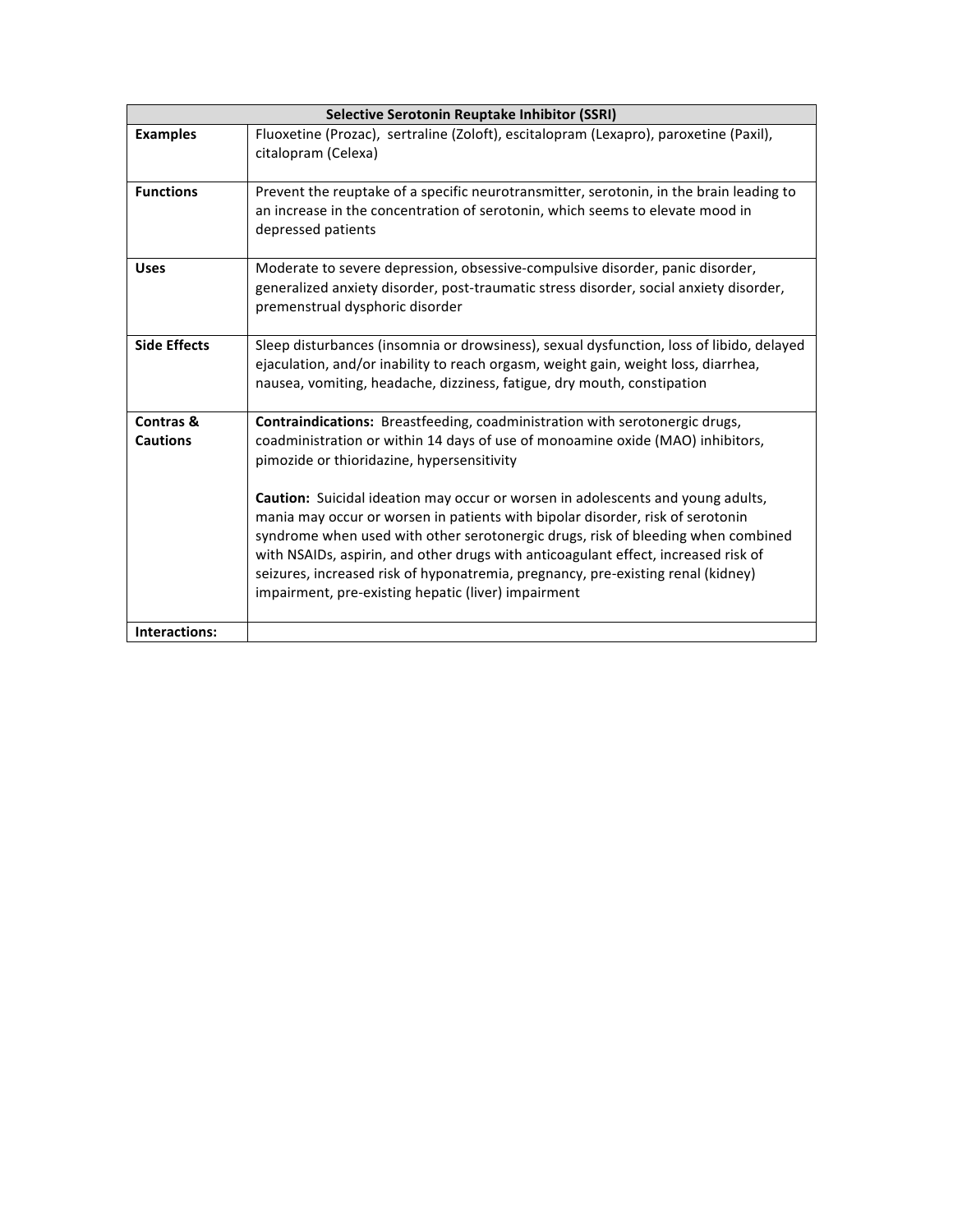|                              | <b>Tricyclic Antidepressants (TCAs)</b>                                                                                                                                                                                                                     |
|------------------------------|-------------------------------------------------------------------------------------------------------------------------------------------------------------------------------------------------------------------------------------------------------------|
| <b>Examples</b>              | Amitriptyline (Elavil), amoxapine (Asendin), clomipramine (Anafranil), desipramine<br>(Norpramin), doxepin (Sinequan), Tofranil imipramine, maprotiline (Ludiomil),<br>nortriptyline (Palmelor), protriptyline (Vivactil), trimipramine (Surmontil)         |
| <b>Functions</b>             | Block the reuptake of norepinephrine and serotonin, thus increasing the available<br>concentrations of the neurotransmitters which seems to help elevate the mood of<br>depressed patients                                                                  |
| <b>Uses</b>                  | Moderate to severe depression, panic disorder, chronic pain                                                                                                                                                                                                 |
| <b>Side Effects</b>          | Blurred vision, dry mouth, urinary retention, sinus tachycardia, constipation,<br>aggravation of narrow-angle glaucoma, bone marrow suppression, orthostatic<br>hypotension, worsen mania in patients with bipolar disorder, suicidal ideation,<br>sedation |
| Contras &<br><b>Cautions</b> | Hypersensitivity, severe cardiovascular disorder, narrow-angle glaucoma,<br>coadministration of (or within 14 days of taking) MAO inhibitors, coadministration of<br>drugs that prolong the QT interval                                                     |
| Interactions:                |                                                                                                                                                                                                                                                             |

| <b>Benzodiazepines</b> |                                                                                                                                                                                                         |  |
|------------------------|---------------------------------------------------------------------------------------------------------------------------------------------------------------------------------------------------------|--|
| <b>Examples</b>        | Alprazolam (Xanax), clonazepam (Klonopin), diazepam (Valium), lorazepam (Ativan),<br>oxazepam (Serax)                                                                                                   |  |
| <b>Functions</b>       | Increase the affinity of GABA, a neurotransmitter to GABA binding sites, which slows or<br>stops neuronal activity                                                                                      |  |
| <b>Uses</b>            | Generalized anxiety disorder (GAD), social anxiety disorder, performance anxiety,<br>posttraumatic stress disorder, obsessive-compulsive disorder, skeletal muscle spasms,<br>seizures, sleep disorders |  |
| <b>Side Effects</b>    | Drowsiness, confusion, ataxia, depression, headache, constipation, diarrhea, dry<br>mouth, memory impairment, fatigue, insomnia, lightheadedness                                                        |  |
| Contras &              | <b>Contraindications:</b>                                                                                                                                                                               |  |
| <b>Cautions</b>        | Hypersensitivity, alcohol intoxication, myasthenia gravis, severe respiratory<br>depression, coma, breastfeeding                                                                                        |  |
|                        | Cautions:                                                                                                                                                                                               |  |
|                        | COPD, sleep apnea, renal disease, hepatic disease, depression, open-angle glaucoma,<br>hypotension, history of drug abuse                                                                               |  |
| Interactions:          |                                                                                                                                                                                                         |  |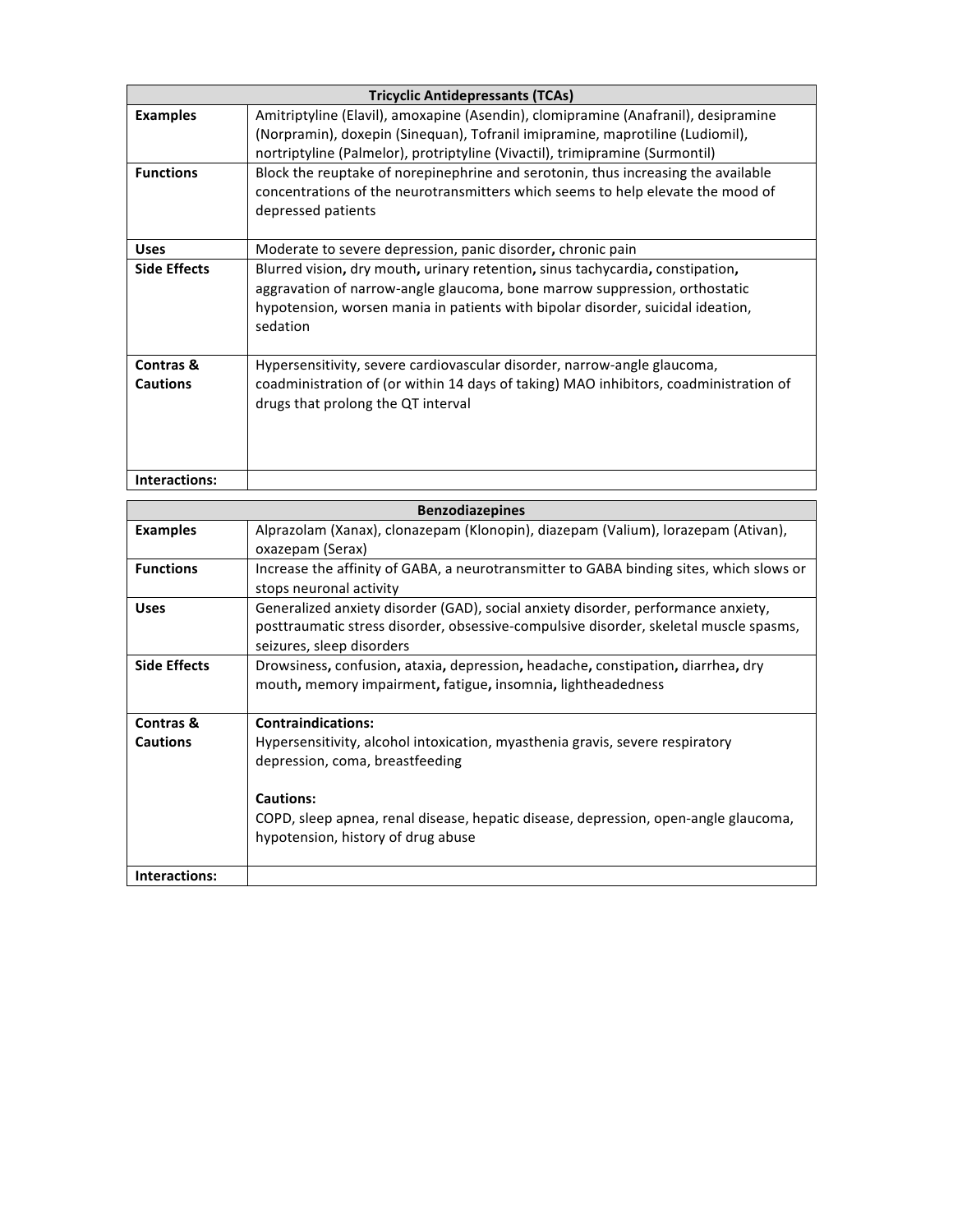|                     | <b>Antihistamines</b>                                                                                                                                                                                                                                                                                                                                                                                                                |  |
|---------------------|--------------------------------------------------------------------------------------------------------------------------------------------------------------------------------------------------------------------------------------------------------------------------------------------------------------------------------------------------------------------------------------------------------------------------------------|--|
| <b>Examples</b>     | Diphenhydramine (Benadryl), doxepin (Sinequan), fexofenadine (Allegra), loratadine<br>(Claritin), dimenhydrinate (Dramamine), levoxetirizine (Xyzal), promethazine<br>(Phenergan)                                                                                                                                                                                                                                                    |  |
| <b>Functions</b>    | Block H1 receptors in the target tissue of histamins;. H1-receptor blockers do<br>٠<br>not affect the production or release of histamine; they are also more effective<br>in preventing rather than reversing symptom<br>First generation antihistamines affect the central nervous system and produce<br>٠<br>sedation in the patient<br>Second generation antihistamines are less sedating than first generation<br>antihistamines |  |
| <b>Uses</b>         | Allergy (allergic rhinitis, hives, etc.), motion sickness, nausea                                                                                                                                                                                                                                                                                                                                                                    |  |
| <b>Side Effects</b> | Sedation, tinnitus, fatigue, dizziness, incoordination, blurred vision, tremors, dry<br>mouth                                                                                                                                                                                                                                                                                                                                        |  |
| Contras &           | <b>Contraindications:</b>                                                                                                                                                                                                                                                                                                                                                                                                            |  |
| <b>Cautions</b>     | Coadministration with MAO inhibitors, asthma and other lower respiratory tract<br>disease, breastfeeding<br>Caution:<br>Driving or operating heavy machinery, sedatives, narrow-angle glaucoma, prostatic<br>hypertrophy, bladder neck obstruction, stenosing peptic ulcer, hepatic impairment,<br>renal impairment                                                                                                                  |  |
| Interactions:       |                                                                                                                                                                                                                                                                                                                                                                                                                                      |  |

| <b>Antivirals</b>            |                                                                                                                                                                                                                                                                                                                                 |  |
|------------------------------|---------------------------------------------------------------------------------------------------------------------------------------------------------------------------------------------------------------------------------------------------------------------------------------------------------------------------------|--|
| <b>Examples</b>              | Acyclovir (Zovirax), amantadine (Symmetrel), oseltamivir (Tamiflu), ribavirin (Copegus,<br>Rebetol, Ribapak, Ribasphere, Virazole), Interferon (Intron A, Avonex), lamivudine (<br>Epivir), zidovudine (Retrovir), nevirapine (Viramune), atazanavir (Reyataz)                                                                  |  |
| <b>Functions</b>             | Inhibit various enzymes necessary for reproduction. Block the viral membrane matrix<br>protein M2 required for fusion with the host's cell membrane. Interfere with viral<br>mRNA (messenger RNA) and viral protein synthesis                                                                                                   |  |
| <b>Uses</b>                  | Influenza A and B, RSV (respiratory syncytial virus), hepatitis B and C, HIV, HIV post-<br>exposure prophylaxis, herpes virus infections, Epstein-Barr virus-mediated infections,<br>chicken pox, CMV retinitis, Lassa fever, genital warts, HSV (herpes simplex virus)<br>encephalitis, CMV prophylaxis in transplant patients |  |
| <b>Side Effects</b>          | Dizziness, headache, diarrhea, nausea, vomiting, anorexia, nose bleed, confusion,<br>depression, fatigue, insomnia, alopecia, weight loss, dry skin, leukopenia,<br>thrombocytopenia, arthralgia, myalgia, chills, fever, flu like symptoms, anemia                                                                             |  |
| Contras &<br><b>Cautions</b> | Hemophilia, diabetes mellitus, renal impairment, psychiatric problems, cerebral<br>atherosclerosis, epilepsy, pregnancy, lactation, severe reactive asthma, COPD                                                                                                                                                                |  |
| Interactions:                |                                                                                                                                                                                                                                                                                                                                 |  |

| Anticancer / Antineoplastics |                                                                                         |
|------------------------------|-----------------------------------------------------------------------------------------|
| Examples                     | Methotrexate (Rheumatrex, Trexall), 5-Fluorouracil (Carac, Efudex, Fluoroplex, 5-FU),   |
|                              | doxorubicin (Adriamycin PFS/RDF, Rubex), ifosfamide (Ifex), vincristine (Vincasar PFS), |
|                              | prednisone (Sterapred)                                                                  |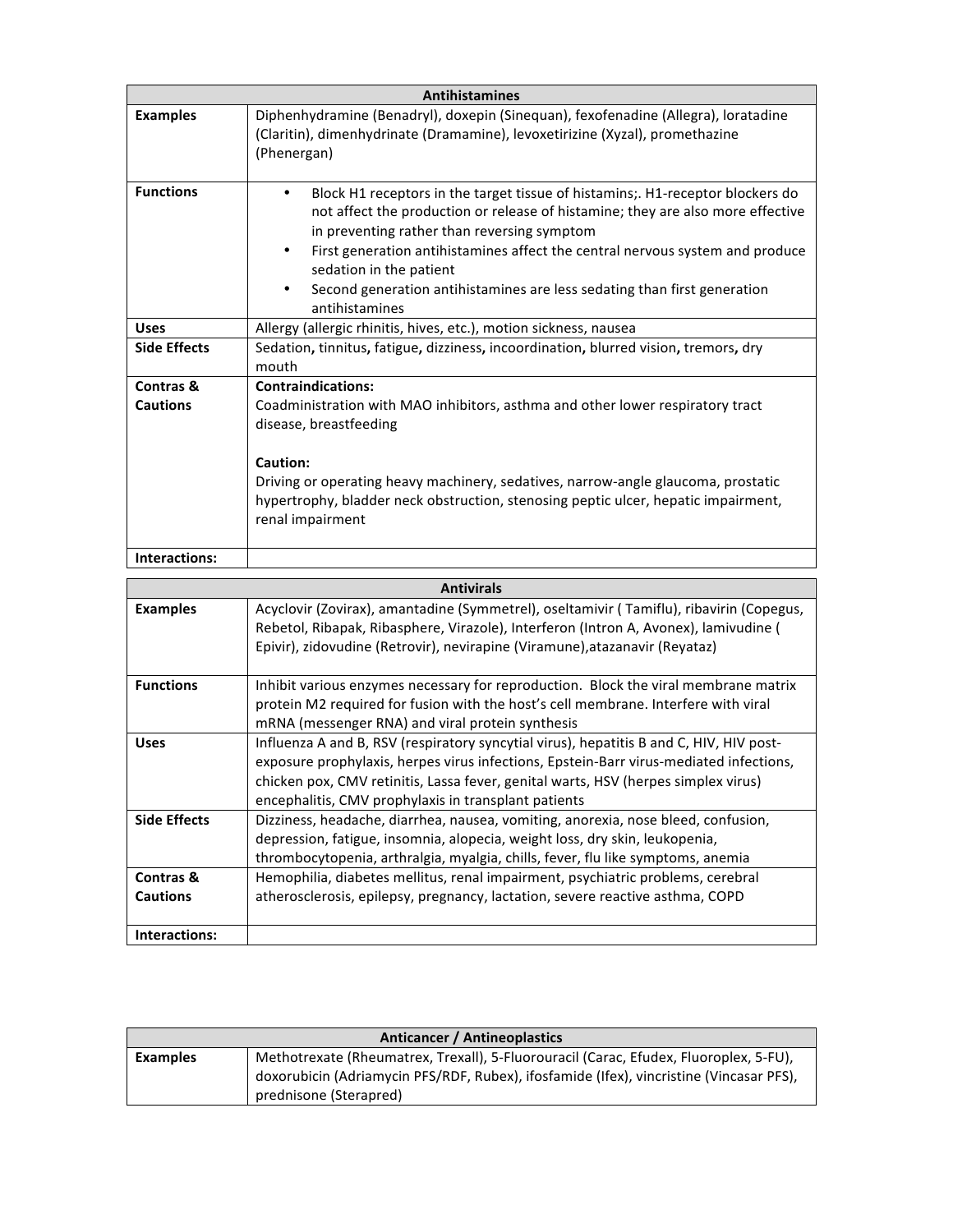| <b>Functions</b>    | Interfere with cell replication by affecting DNA synthesis or function; alter immune<br>function or hormonal status of sensitive tumors. |
|---------------------|------------------------------------------------------------------------------------------------------------------------------------------|
|                     |                                                                                                                                          |
| <b>Uses</b>         | Various carcinomas, lymphomas, leukemias, rheumatoid arthritis, severe psoriasis,                                                        |
|                     | Crohn's disease, sarcomas                                                                                                                |
| <b>Side Effects</b> |                                                                                                                                          |
| Contras &           | Hypersensitivity, bone marrow depression, pregnancy, lactation, active infections,                                                       |
| <b>Cautions</b>     | radiation therapy, debilitating illnesses, childbearing potential                                                                        |
| Interactions:       | Severe vomiting, stomatitis, bone marrow depression, alopecia, bleeding, anemia,                                                         |
|                     | fatigue, dyspnea, orthostatic hypotension, gout, bladder and cardiac toxicity,                                                           |
|                     | infections, ulcers, pancreatitis, weight loss                                                                                            |

|                              | <b>Peptic Ulcers and GERD</b>                                                                                                                                                                                                                             |
|------------------------------|-----------------------------------------------------------------------------------------------------------------------------------------------------------------------------------------------------------------------------------------------------------|
| <b>Examples</b>              | Metronidazole (Flagyl), cimetidine (Tagamet), famotidine (Pepcid), ranitidine (Zantac),<br>pantoprazole (Protonix), misoprostol (Cytotec), dicyclomine (Bentyl), calcium<br>carbonate (Tums), bismuth subsalicylate (Pepto-Bismol), sucralfate (Carafate) |
| <b>Functions</b>             | Eradicates the H. pylori infection, reduce secretion of gastric acid, protects the gastric<br>mucosa, neutralize gastric acid, decrease GI motility                                                                                                       |
| <b>Uses</b>                  | Peptic (gastric and duodenal) ulcer disease, gastro-esophageal reflux disease,<br>heartburn, acid indigestion, pancreatic insufficiency, erosive esophagitis, pathologic<br>hypersecretory conditions, irritable bowel syndrome                           |
| <b>Side Effects</b>          | Dizziness, headache, abdominal pain, anorexia, nausea, vomiting, diarrhea, fatigue,<br>constipation, increased risk of hip fracture in the elderly, miscarriage, seizures,<br>confusion, drowsiness, hallucinations                                       |
| Contras &<br><b>Cautions</b> | Hypersensitivity, pregnancy, lactation, child bearing potential, alcohol intolerance,<br>phenylketonuria, renal impairment, hepatic impairment, elderly patient                                                                                           |
| Interactions:                |                                                                                                                                                                                                                                                           |

| <b>ANTIDIARRHEALS</b> |                                                                                                                                                                                                                                                               |
|-----------------------|---------------------------------------------------------------------------------------------------------------------------------------------------------------------------------------------------------------------------------------------------------------|
| <b>Examples</b>       | Metronidazole (Flagyl), cimetidine (Tagamet), famotidine (Pepcid), ranitidine (Zantac),<br>Diphenoxylate + atropine (Lomotil), loperamide (Imodium A-D), aluminum hydroxide<br>(Alternagel), Methylcellulose (Citrucel), bismuth subsalicylate (Pepto-Bismol) |
| <b>Functions</b>      | decreases peristalsis, prolongs transit time, reduce fecal volume, increase fecal<br>viscosity and bulk, absorbs intestinal toxins or microorganisms, coats and/or protects<br>intestinal mucosa                                                              |
| <b>Uses</b>           | Acute and chronic diarrhea. Inflammatory bowel disease                                                                                                                                                                                                        |
| <b>Side Effects</b>   | Dizziness, headache, abdominal pain, anorexia, nausea, vomiting, diarrhea, fatigue,<br>constipation, increased risk of hip fracture in the elderly, miscarriage, seizures,<br>confusion, drowsiness, hallucinations                                           |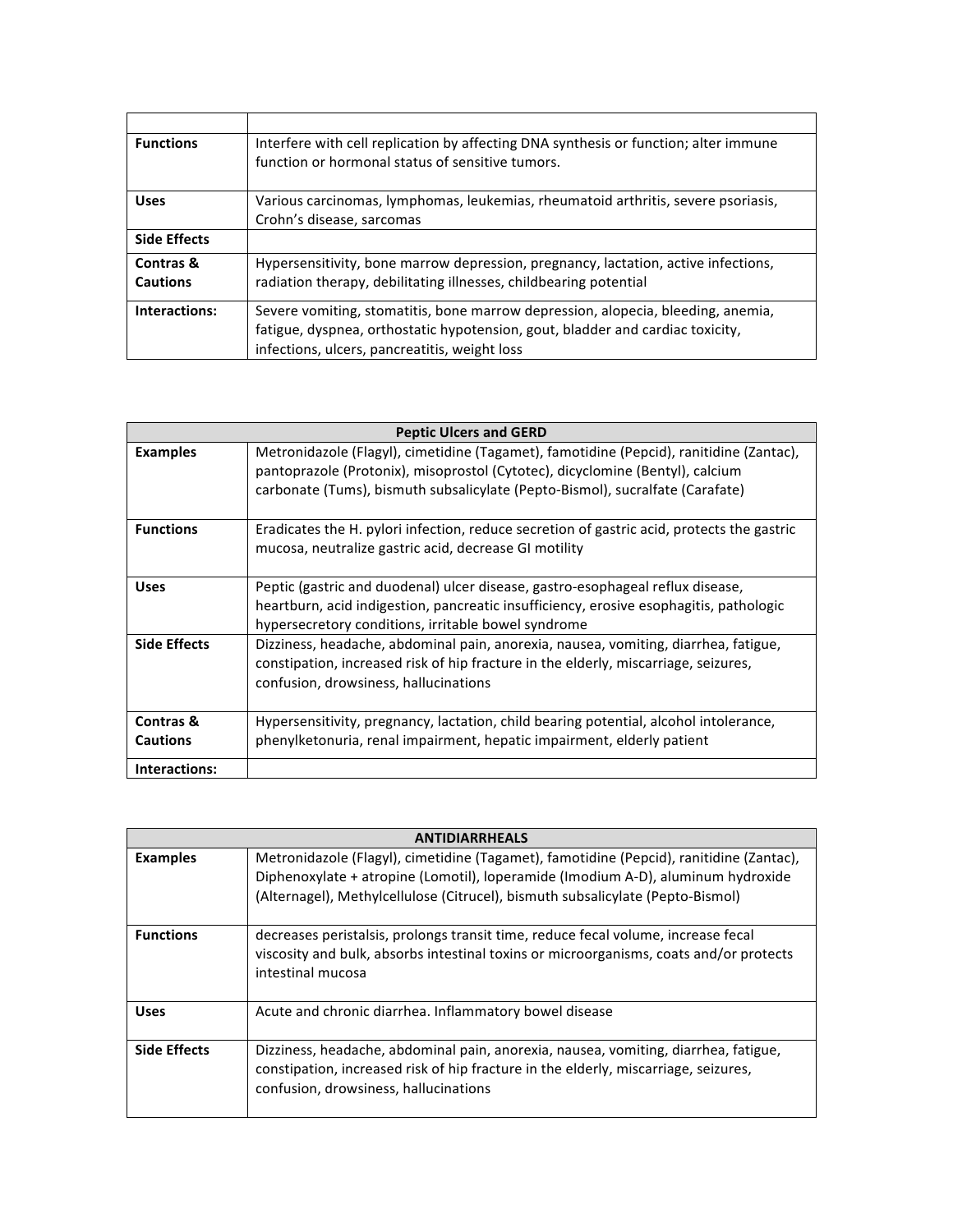| Contras &<br><b>Cautions</b> | Hypersensitivity, young children, severe colitis, abdominal pain of unknown cause,<br>alcohol intolerance, hepatic dysfunction, infectious diarrhea, dehydration, pregnancy<br>and lactation |
|------------------------------|----------------------------------------------------------------------------------------------------------------------------------------------------------------------------------------------|
| Interactions:                | Drowsiness, abdominal cramps, dizziness, constipation, allergic reactions, headaches,<br>black tongue and stools                                                                             |

|                               | <b>ANTI-EMETICS</b>                                                                                                                                                                          |
|-------------------------------|----------------------------------------------------------------------------------------------------------------------------------------------------------------------------------------------|
| <b>Examples</b>               | Prochlorperazine (Compazine), ondansetron (Zofran),<br>metoclopramide (Reglan), haloperidol (Haldol),<br>lorazepam (Ativan), dexamethasone (Decadron),<br>aprepitant (Emend)                 |
| <b>Functions</b>              | Primarily block dopamine, 5-HT3, substance<br>P/neurokinin-1 receptors and probably prostaglandins                                                                                           |
| <b>Uses</b>                   | Nausea, vomiting, anticipatory vomiting                                                                                                                                                      |
| <b>Side Effects</b>           | Hypotension, restlessness, extrapyramidal reactions,<br>constipation, dry mouth, blurred vision, dry eyes,<br>headache, sedation, diarrhea, insomnia, hyperglycemia in<br>diabetics, fatigue |
| <b>Contras &amp; Cautions</b> | Hepatic insufficiency, cardiac conduction impairment                                                                                                                                         |
| Interactions:                 |                                                                                                                                                                                              |

| <b>ANTIDIARRHEALS</b>        |                                                                                                                                                                                                                     |
|------------------------------|---------------------------------------------------------------------------------------------------------------------------------------------------------------------------------------------------------------------|
| <b>Examples</b>              | Senna (Ex-Lax, senokot), bisacodyl (Dulcolax), psyllium (Metamucil, Fiberall),<br>magnesium hydroxide (milk of magnesia), polyethylene glycol (Golytely), docusate<br>(Colace), mineral oil, lubiprostone (Amitiza) |
| <b>Functions</b>             | Stimulate nerve fibers in the mucosa of the colon, retains water in colon, distend the<br>intestines, facilitate the passage of hard stools                                                                         |
| <b>Uses</b>                  | Constipation, colonic lavage in preparation for radiologic, endoscopic or surgical<br>procedures                                                                                                                    |
| <b>Side Effects</b>          |                                                                                                                                                                                                                     |
| Contras &<br><b>Cautions</b> | Pregnancy, immobility                                                                                                                                                                                               |
| Interactions:                | Abdominal pain, atonic colon with prolonged use, gas, nausea                                                                                                                                                        |

| <b>Antipsychotics</b> |                                                                                       |  |
|-----------------------|---------------------------------------------------------------------------------------|--|
| Examples              | Chlorpromazine (Thorazine), haloperidol (Haldol), aripiprazole (Abilify), risperidone |  |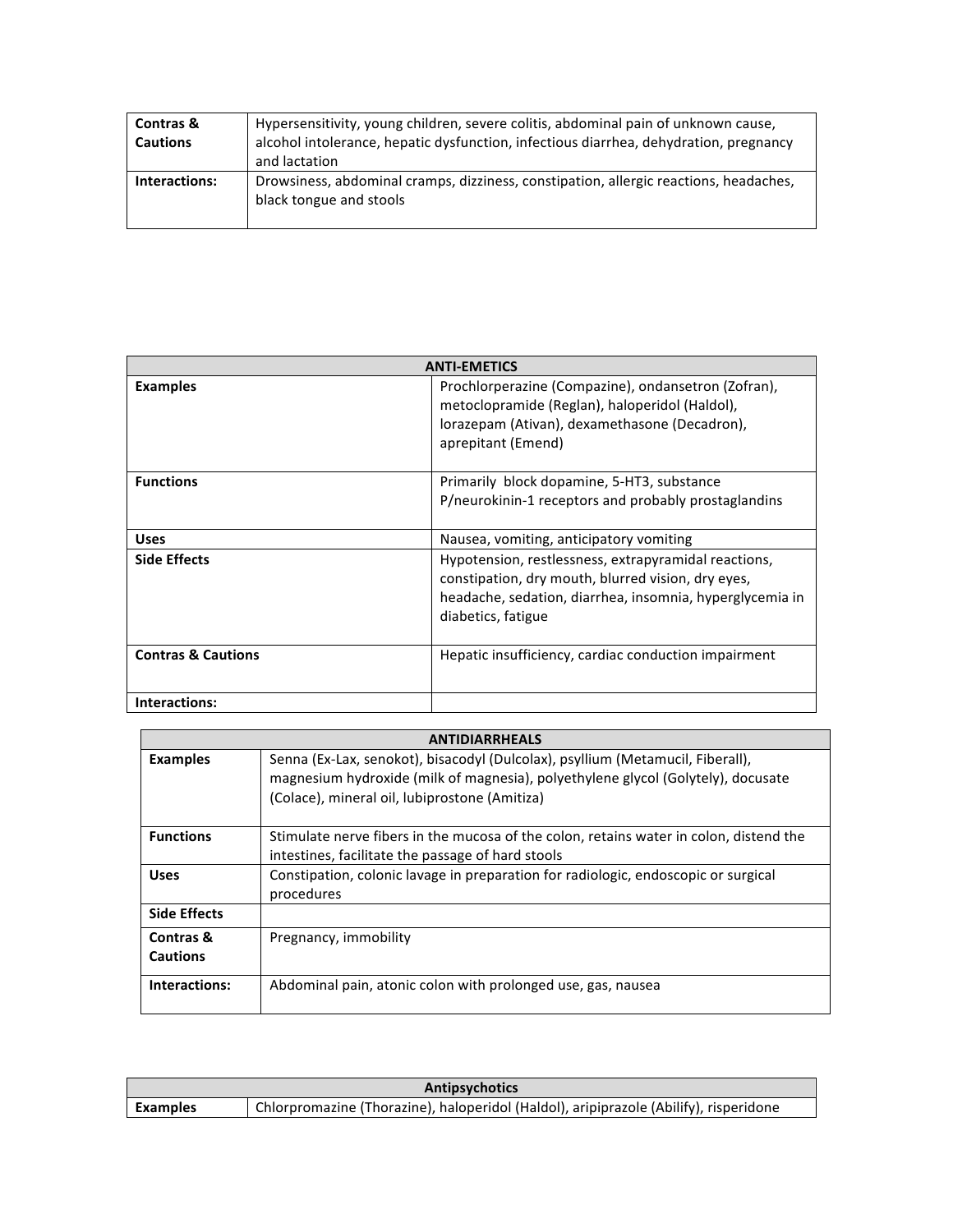|                              | (risperdal).                                                                                                                                                                                                   |
|------------------------------|----------------------------------------------------------------------------------------------------------------------------------------------------------------------------------------------------------------|
| <b>Functions</b>             | Blocks D2 dopamine receptors and serotonine receptors, particularly 5-HT2A,<br>cholinergic, adrenergic, and histaminergic receptors                                                                            |
| <b>Uses</b>                  | Schizophrenia, manic states with psychotic symptoms (grandiosity, paranoia,<br>hallucinations), delirium                                                                                                       |
| <b>Side Effects</b>          | Extrapyamidal symptoms (dystonias, Parkinson-like symptoms, akathisia, tardive<br>dyskinesia), diabetes, hypercholesterolemia, bone marrow suppression, seizures,<br>arrhythmias, dry mouth, suicidal ideation |
| Contras &<br><b>Cautions</b> | Epilepsy, elderly, pregnancy and lactation, cardiac disease, severe illness or<br>debilitation, diabetes, respiratory insufficiency, prostatic hypertrophy, intestinal<br>obstruction                          |
| Interactions:                |                                                                                                                                                                                                                |

| Antipsychotics               |                                                                                                                                                                                                                |
|------------------------------|----------------------------------------------------------------------------------------------------------------------------------------------------------------------------------------------------------------|
| <b>Examples</b>              | Chlorpromazine (Thorazine), haloperidol (Haldol), aripiprazole (Abilify), risperidone<br>(risperdal).                                                                                                          |
| <b>Functions</b>             | Blocks D2 dopamine receptors and serotonine receptors, particularly 5-HT2A,<br>cholinergic, adrenergic, and histaminergic receptors                                                                            |
| <b>Uses</b>                  | Schizophrenia, manic states with psychotic symptoms (grandiosity, paranoia,<br>hallucinations), delirium                                                                                                       |
| <b>Side Effects</b>          | Extrapyamidal symptoms (dystonias, Parkinson-like symptoms, akathisia, tardive<br>dyskinesia), diabetes, hypercholesterolemia, bone marrow suppression, seizures,<br>arrhythmias, dry mouth, suicidal ideation |
| Contras &<br><b>Cautions</b> | Epilepsy, elderly, pregnancy and lactation, cardiac disease, severe illness or<br>debilitation, diabetes, respiratory insufficiency, prostatic hypertrophy, intestinal<br>obstruction                          |
| Interactions:                |                                                                                                                                                                                                                |

| Anesthesia Local |                                                                                         |
|------------------|-----------------------------------------------------------------------------------------|
| <b>Examples</b>  | bupivacaine (Marcaine), lidocaine (Xylocaine), procaine (Novocaine), spinal anesthesia, |
|                  | epidural block                                                                          |
| <b>Functions</b> | Reduces or eliminates the sensation (and motor activities with high concentration) in a |
|                  | limited area of the body by blocking sodium ion channels which stops the action         |
|                  | potential and nerve conduction of sensory impulses                                      |
| <b>Uses</b>      | Dental surgery, childbirth, surgery of arm and hand, suturing of wounds, IM injections, |
|                  | cataract surgery, colonoscopy, IV potassium                                             |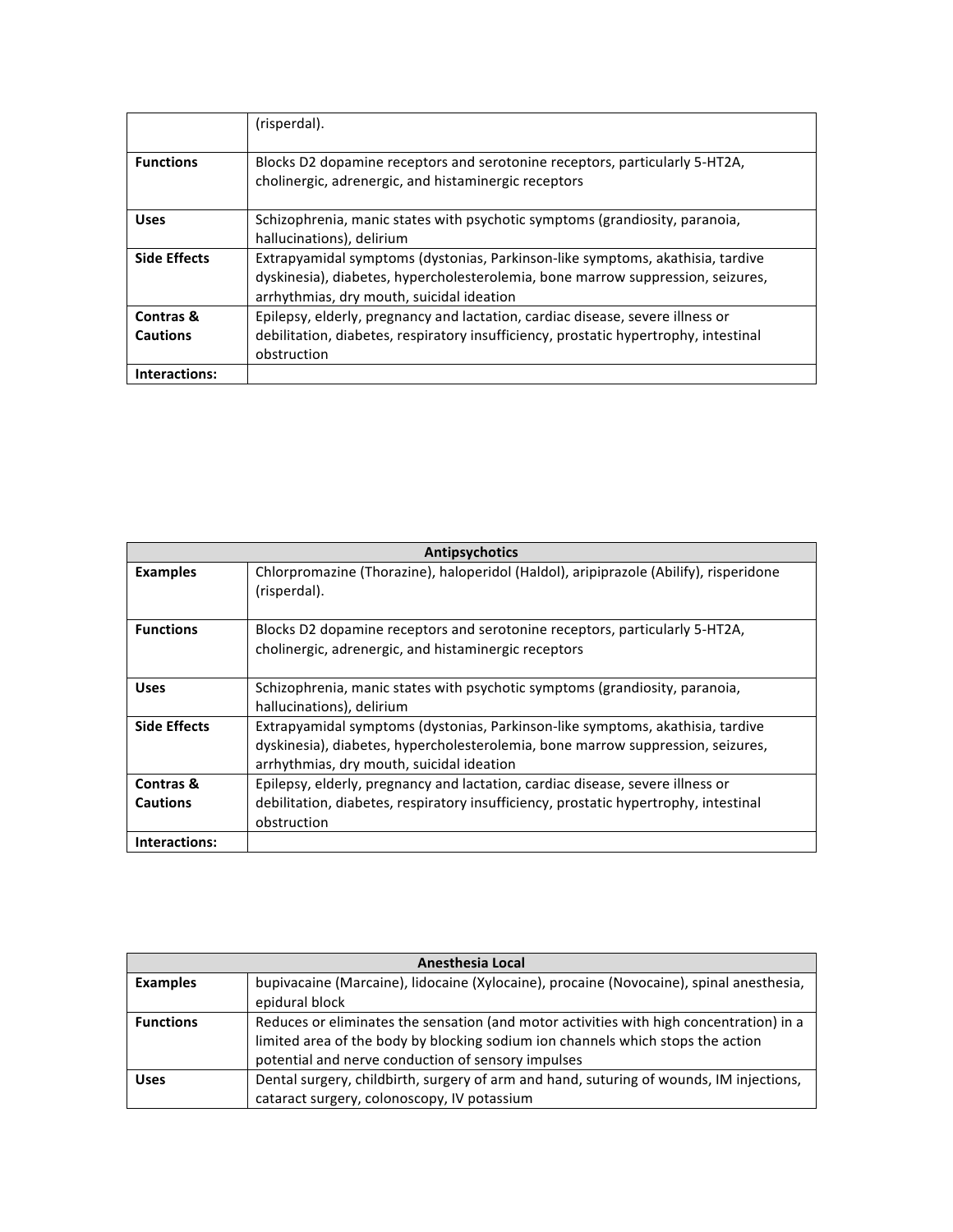| <b>Side Effects</b>                     | Allergic reactions (urticaria, edema, bronchospasm), psychogenic reactions, hepatic<br>and systemic toxicity |
|-----------------------------------------|--------------------------------------------------------------------------------------------------------------|
| <b>Contras &amp;</b><br><b>Cautions</b> | Hypersensitivity, hepatic impairment, cardiovascular compromise, age                                         |
| Interactions:                           |                                                                                                              |

 $\mathcal{L}^{\mathcal{L}}$  . The set of  $\mathcal{L}^{\mathcal{L}}$ 

|                     | <b>Anesthesia General</b>                                                                                                                 |
|---------------------|-------------------------------------------------------------------------------------------------------------------------------------------|
| <b>Examples</b>     | Nitrous oxide, sevoflurane (Ultane), propofol (Diprivan), ketamine (Ketalar)                                                              |
| <b>Functions</b>    | Sedation, reduction of anxiety, lack of awareness, amnesia, skeletal muscle relaxation,<br>suppression of undesirable reflexes, analgesia |
| <b>Uses</b>         | Major surgeries, diagnostic procedures                                                                                                    |
| <b>Side Effects</b> | Allergic reactions (urticaria, edema, bronchospasm), psychogenic reactions, hepatic<br>and systemic toxicity                              |
| Contras &           | Pregnancy, cardiac disease, pulmonary compromise, liver and kidney impairment,                                                            |
| <b>Cautions</b>     | epilepsy, myasthenia gravis, neuromuscular disease, compromised cerebral circulation,<br>genetic sensitivity to malignant hyperthermia    |
| Interactions:       | Arrhythmias, decreased cardiac output, hypotension, inhibition of respiratory reflexes                                                    |

| <b>ANTIDIABETICS</b> |                                                                                                                                                                                                                                                                                                                                                                                                                                                  |
|----------------------|--------------------------------------------------------------------------------------------------------------------------------------------------------------------------------------------------------------------------------------------------------------------------------------------------------------------------------------------------------------------------------------------------------------------------------------------------|
| <b>Examples</b>      | Insulin (Novolog, Humalog, Humulin, Lantus); sulfonylureas (glyburide<br>[DiaBeta], glipizide [Glucotrol], glimepiride [Amaryl]); Glinides<br>(repaglinide [Prandin], nateglinide [Starlix]); biguanides<br>(metformin[Glucophage]); thiazolidinediones (pioglitazone[Actos],<br>rosiglitazone [Avandia]); alpha-glucosidase inhibitors (acarbose<br>[Precose], miglitol [Glyset])incretin mimetic (exenatide[Byetta],<br>liraglutide [Victoza]) |
| <b>Functions</b>     | Insulin: Stimulate glucose uptake in skeletal muscle and fat. Sulfonylureas & Glinides:<br>promote insulin release from beta cells of the pancreas, reduce hepatic glucose<br>production, increase peripheral insulin sensitivity. Biguanides and Thiazolidinediones:<br>decrease insulin resistance. Alpha-glucosidase inhibitors: lower postprandial glucose<br>levels.                                                                        |
| <b>Uses</b>          | Diabetes type I and II, gestational diabetes and hyperglycemia secondary to genetic<br>defects or medications. Polycystic ovary disease (metformin).                                                                                                                                                                                                                                                                                             |
| <b>Side Effects</b>  | Hypoglycemia (headache, anxiety, tachycardia, confusion, vertigo, diaphoresis);<br>lipodystrophy; hypersensitivity; coma; seizures; weight gain, hyperinsulinemia;<br>flatulence, diarrhea, abdominal cramping                                                                                                                                                                                                                                   |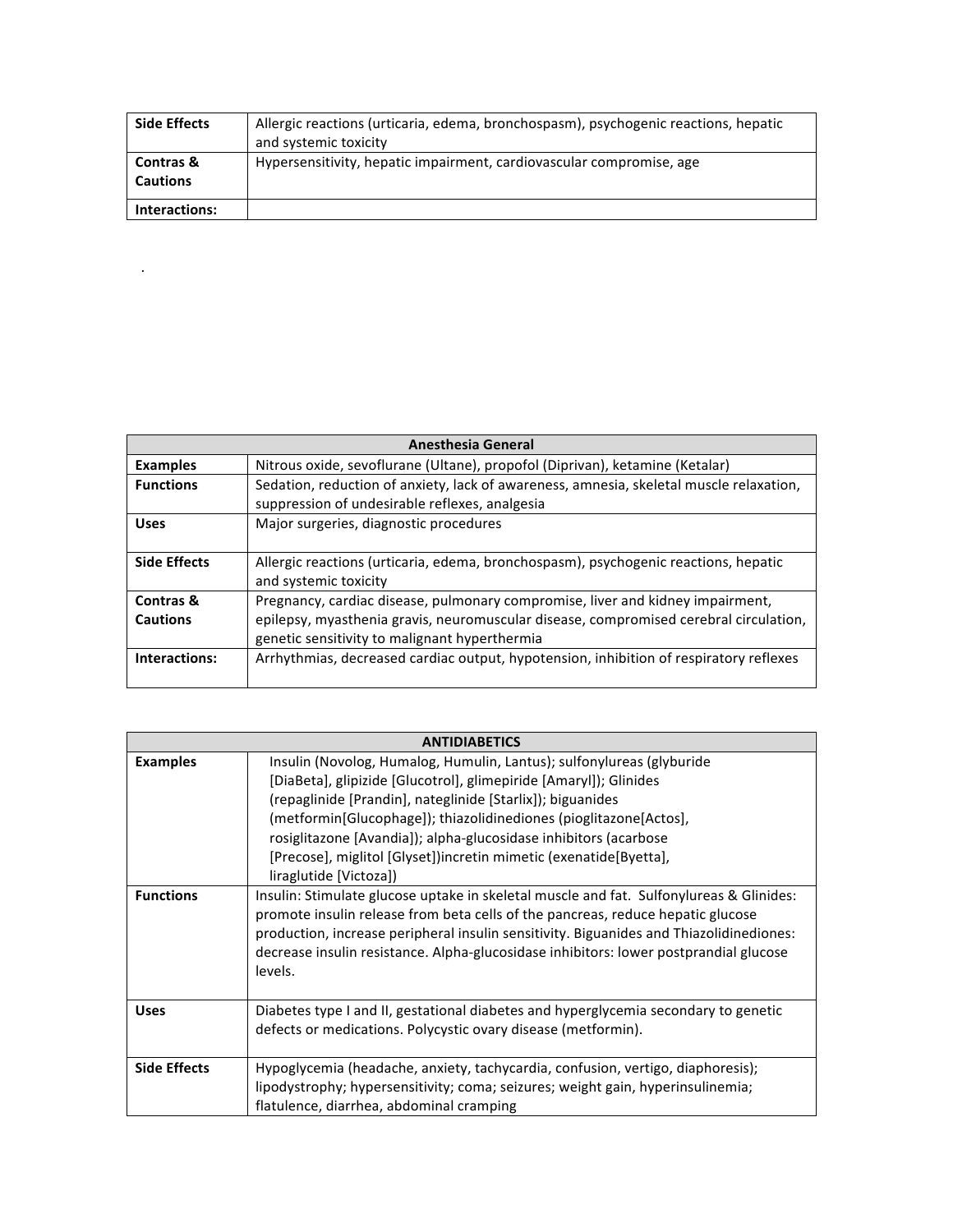| <b>Contras &amp;</b><br><b>Cautions</b> | Hypoglycemia, allergy or hypersensitivity to a particular type of insulin, preservatives<br>or additives; stress; infection; renal/hepatic impairment; pregnancy; children and the<br>elderly; lactation; inflammatory bowel disease, colonic ulceration, intestinal<br>obstruction |
|-----------------------------------------|-------------------------------------------------------------------------------------------------------------------------------------------------------------------------------------------------------------------------------------------------------------------------------------|
| Interactions:                           |                                                                                                                                                                                                                                                                                     |

| Antibiotics - Cell Wall Inhibitors |                                                                                                                                                                                                                                                                                                                                                                                                                                                                                                                                                                                                                                                                               |
|------------------------------------|-------------------------------------------------------------------------------------------------------------------------------------------------------------------------------------------------------------------------------------------------------------------------------------------------------------------------------------------------------------------------------------------------------------------------------------------------------------------------------------------------------------------------------------------------------------------------------------------------------------------------------------------------------------------------------|
| <b>Examples</b>                    | Penicillins: amoxicillin (Amoxil), Ampicillin (Omnipen), piperacillin (Pipracil).<br>a.<br>Cephalosporins: cefotetan (Cefotan), Ceftriaxone (Rocephin), cephalexin (Keflex).<br>b.<br>Carbapenems: ertapenem (Invanz), imipenem/cilastatin (Primaxin), meropenem<br>C.<br>(Merrem IV).<br>Monobactams: aztreonam (Azactam)<br>d.<br>Vancomycin: Vancocin<br>e.<br>f.<br>Daptomycin: Cubicin                                                                                                                                                                                                                                                                                   |
|                                    | Telavancin: Vibativ<br>g.                                                                                                                                                                                                                                                                                                                                                                                                                                                                                                                                                                                                                                                     |
| <b>Functions</b>                   | Inhibit the synthesis of a new microorganism's cell wall (a structure that mammalian<br>cells do not possess) and induce the destruction of the existing one by the microbe's<br>own autolysins                                                                                                                                                                                                                                                                                                                                                                                                                                                                               |
| <b>Uses</b>                        | Infections with gram positive bacteria (Streptococcus pneumoniaie, Bacillus anthracis,<br>Enterococci, Listeria monocytogenes), gram negative bacteria (Neisseria gonorrhoeae,<br>Escherichia coli, Haemophilus influenzae, Salmonella typhi, Pseudomonas aeruginosa)<br>anaerobic organisms (Clostridium perfringens), spirochetes (Treponema pallidum for<br>syphilis), Treponema pertenue (yaws), prophylaxis in patients with abnormal heart<br>valves before extensive dental surgery, Vancomycin, daptomycin and telavancin are<br>mainly used for life-threatening infections with resistant gram-positive microorganisms<br>(MRSA, VRE, MRSE, ENTEROCOCCUS FAECALIS). |
| <b>Side Effects</b>                | Hypersensitivity (maculopapular rash, agioedema, anaphylaxis), diarrhea, nausea,<br>vomiting, pseudomembranous colitis, interstitial nephritis, neurotoxicity (seizures),<br>hematologic toxicity (hypocoagulation, cytopenias, eosinophilia), cation toxicity<br>(hypokalemia, hypernatremia)                                                                                                                                                                                                                                                                                                                                                                                |
| Contras &<br><b>Cautions</b>       | Hypersensitivity, epilepsy, renal dysfunction, uremia, anticoagulation therapy, the<br>elderly, children, pregnancy, and lactation                                                                                                                                                                                                                                                                                                                                                                                                                                                                                                                                            |
| Interactions:                      |                                                                                                                                                                                                                                                                                                                                                                                                                                                                                                                                                                                                                                                                               |

| Antibiotics - Protein Synthesis Inhibitors |                                                                                          |  |
|--------------------------------------------|------------------------------------------------------------------------------------------|--|
| <b>Examples</b>                            | Tetracyclines: doxycyline (Vibramycin)<br>a.                                             |  |
|                                            | Glycylcyclines: tigecycline (Tygacil)<br>b.                                              |  |
|                                            | Aminoglycosides: gentamicin (Garamycin), Streptomycin (Streptomycin)                     |  |
|                                            | Macrolides/ketolides: azithromycin (Zithromax), Erythromycin (E-Mycin)<br>d.             |  |
|                                            | Others: Chloramphenicol (Chloromycetin), clindamycin (Cleocin), linezolid (Zyvox),<br>e. |  |
|                                            | quinupristin/dalfopristin (Synercid)                                                     |  |
| <b>Functions</b>                           | Inhibit bacterial protein synthesis                                                      |  |
| <b>Uses</b>                                | a. Tetracyclines: broad-spectrum antibiotics: gram-positive, gram negative (including    |  |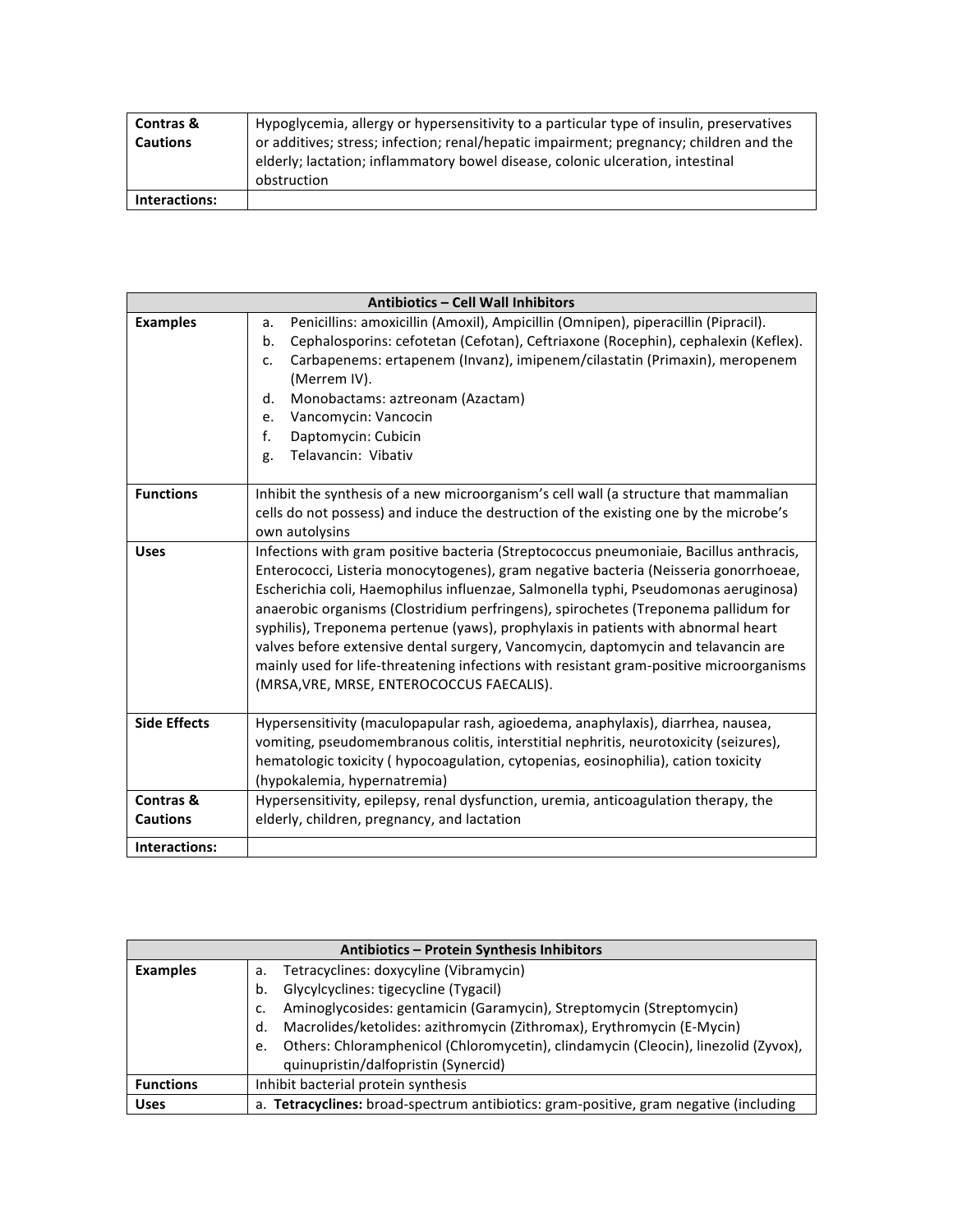|                     | Chlamydias and Rickettssias) microbes, spirochetes, mycoplasma; typically indicates          |
|---------------------|----------------------------------------------------------------------------------------------|
|                     | Cholera, Chlamidial infections, Rocky Mountan Spotted Fever, Lyme disease,                   |
|                     | Mycoplasma Pneumoniae                                                                        |
|                     | b. Glycylcyclines: broad spectrum against multidrug-resistant gram-positive                  |
|                     | pathogens (MRSA, MDRS, VRE), some gram negative (ESBL) and anaerobic organisms;              |
|                     | typically Indicates skin, soft tissue and intra-abdominal infections                         |
|                     | c. Aminoglycosides: Serious infections with aerobic gram-negative bacteria including         |
|                     | Pseudomonas aeruginosa, Klebsiella and Brucella species, Francisella tularensis and          |
|                     | some gram-positive cocci (Enterococcus species and Streptococcus agalactiae),                |
|                     | tuberculosis; may be used as monotherapy for UTIs                                            |
|                     | d. Macrolides/Ketolides: Allergies to the penicillins; Haemophilus influenzae,               |
|                     | Moraxella, Ureaplasma species and Helicobacter pylori infections; ketolides are used         |
|                     | against many macrolide-resistant gram-positive strains; typically Indicates surogenital      |
|                     | chlamydial infections, corynebacterium diphteriae, Legionnaires' disease, syphilis,          |
|                     | mycoplasmal pneumonia, tuberculosis.                                                         |
|                     | e. Chloramphenicol: Wide range of gram-positive and negative organisms, and many             |
|                     | anaerobic bacteria; due to high toxicity it is used in life threatening infections for which |
|                     | no alternatives exist, typically Indicates Meningitis by Streptococccus pneumoniae,          |
|                     | Neisseria meningitidis or haemophilus influenza, brain abcesses, rickettsial infections      |
|                     | and acute typhoid fever                                                                      |
|                     | f. Clindamycin: anaerobic bacteria, such as Bacteroides fragilis (abdominal infections       |
|                     | associated with trauma), MRSA                                                                |
|                     | g. Quinupristin/dalfopristin: Gram-positive cocci including MRSA; typically used for:        |
|                     | VRE infections (Enterococcus faecium only)                                                   |
|                     | h. Linezolid: MRSA, VRSA, VRE and penicillin resistant streptococci                          |
| <b>Side Effects</b> | Epigastric distress, discoloration and hypoplasia of teeth, fatal hepatotoxicity,            |
|                     | phototoxicity, vestibular problems (dizziness, nausea, vomiting), superinfections,           |
|                     | nephrotoxicity, ototoxicity, anemia, gray baby syndrome, skin rashes, diarrhea,              |
|                     | pseudomembranous colitis caused by C.difficile, headache                                     |
| Contras &           | Pregnancy, lactation, renal, hepatic and cardiac impairment, children younger than 8-        |
| <b>Cautions</b>     | years-old, the elderly, myasthenia gravis                                                    |
| Interactions:       |                                                                                              |

| Antibiotics - Fluoroquinolones |                                                                                         |
|--------------------------------|-----------------------------------------------------------------------------------------|
| <b>Examples</b>                | Ciprofloxacin (Cipro), levofloxacin (levaquin)                                          |
|                                |                                                                                         |
| <b>Functions</b>               | Inhibit the replication of bacterial DNA                                                |
| <b>Uses</b>                    | Gram-negative organisms: Pseudomonas, Haemophilus influenza, Moraxella                  |
|                                | catarrhalis, Enterobacteriaceae, Legionellaceae, chlamydia, mycoplasma, some            |
|                                | mycobacteria; gram-positive organisms: streptococcus pneumoniae; many anaerobes;        |
|                                | typicallt Indicates Pneumonia, GI tract infections, UTI's, Anthrax, Gonorrhea,          |
|                                | tuberculosis, prophylaxis for transurethral surgery, prostatitis, STD's except syphilis |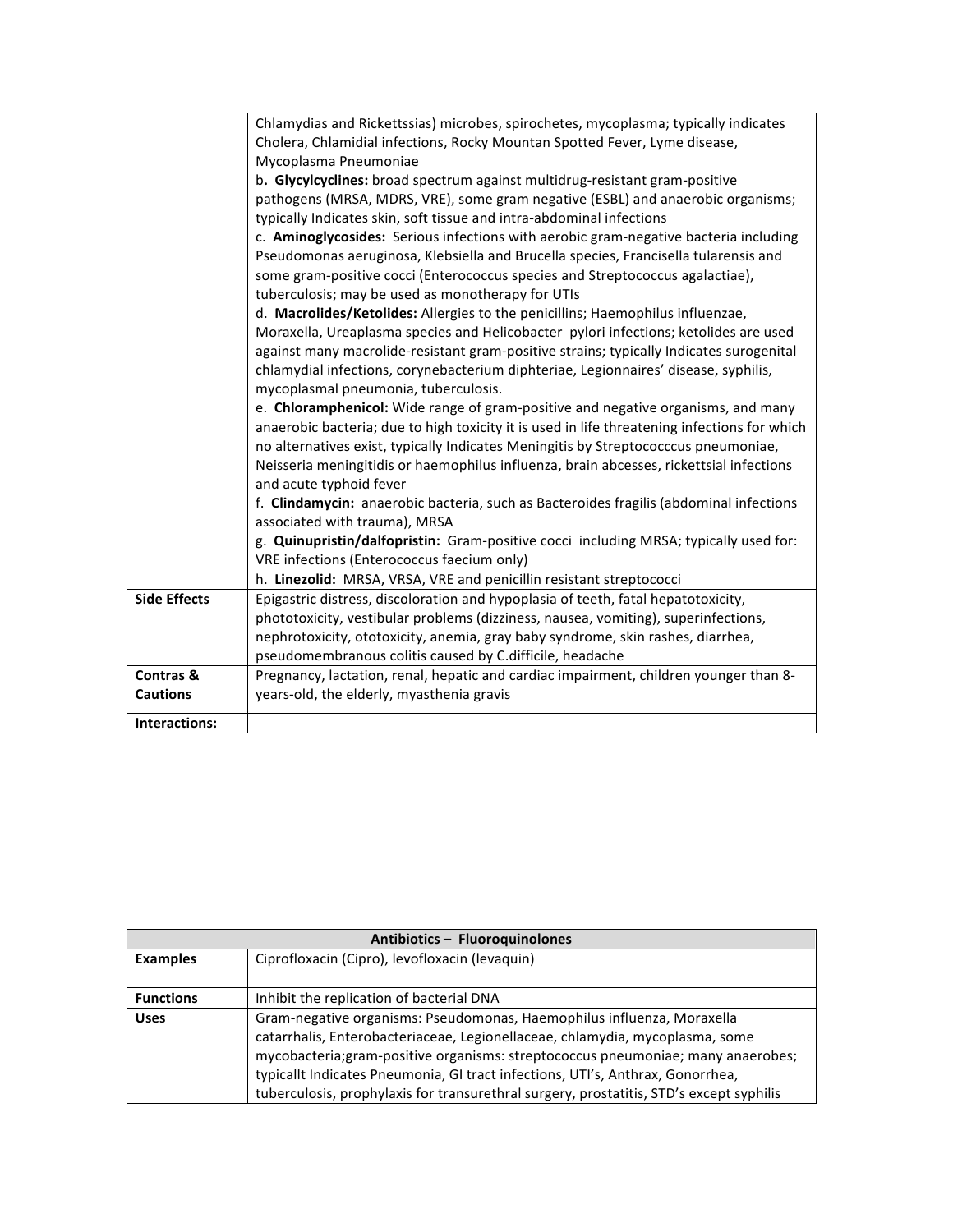| <b>Side Effects</b>                     | Nausea, vomiting, diarrhea, headache, dizziness, phototoxicity,<br>arthropathy (articular cartilage erosion), tendinitis and tendon rupture (Achilles). |
|-----------------------------------------|---------------------------------------------------------------------------------------------------------------------------------------------------------|
| <b>Contras &amp;</b><br><b>Cautions</b> | Epilepsy, pregnancy, lactation, children under 18-year-olds, cystic fibrosis, elderly,<br>cardiac arrhythmias                                           |
| Interactions:                           |                                                                                                                                                         |

|                              | Antibiotics - Folate Synthesis Inhibitors                                                                                                                                                                                                                                                                                                                                                                                                                                                                                                                                                                                                                                                                                                                                                       |  |
|------------------------------|-------------------------------------------------------------------------------------------------------------------------------------------------------------------------------------------------------------------------------------------------------------------------------------------------------------------------------------------------------------------------------------------------------------------------------------------------------------------------------------------------------------------------------------------------------------------------------------------------------------------------------------------------------------------------------------------------------------------------------------------------------------------------------------------------|--|
| <b>Examples</b>              | Sulfonamides: Mafenide (Sulfamylon), silver sulfadiazine (Silvadene),<br>sulfasalazine (Azulfidine, sulfisoxazole (Gantrisin)<br>Trimethoprim (Proloprim), pyrimethamine (Daraprim)<br>Cotrimoxazole = trimethoprim + sulfamethoxazole: (Bactrim)                                                                                                                                                                                                                                                                                                                                                                                                                                                                                                                                               |  |
| <b>Functions</b>             | Inhibit enzymes necessary for the production of folate-derived cofactors, which are<br>essential for the synthesis of RNA and DNA precursors                                                                                                                                                                                                                                                                                                                                                                                                                                                                                                                                                                                                                                                    |  |
| <b>Uses</b>                  | <b>Sulfonamides:</b> Active in bacteria that synthesize folate de novo; infections<br>with Nocardia, UTIs by selected Enterobacteria, toxoplasmosis (sulfadiazine +<br>pyrimethamine), Crohn's disease, ulcerative colitis, severe burns<br>Trimethoprim: UTIs, bacterial prostatitis, vaginitis.<br>Cotrimoxazole: UTIs; respiratory tract infections including Pneumocystis<br>jiroveci pneumonia, Legionella pneumophilia, Haemophilis influenzae;<br>ampicillin or chloramphenicol-resistant systemic salmonella infections; MRSA;<br>MRSA skin and soft tissue infections; Nocardia infections and<br>Stenotrophomonas Maltophilia; listeriosis; GI infections (shigellosis,<br>nontyphoid salmonella, Salmonella typhi); prophilaxis for HIV patients with<br>less than 200 CD4+ cells/mL |  |
| <b>Side Effects</b>          | Crystalluria, nephrotoxicity, hypersensitivity reactions (rashes, angioedema, Stevens-<br>Johnson syndrome), hemolytic and megaloblastic anemia, leukopenia,<br>granulocytopenia and thrombocytopenia, kernicterus, nausea, vomiting, glossitis,<br>stomatitis                                                                                                                                                                                                                                                                                                                                                                                                                                                                                                                                  |  |
| Contras &<br><b>Cautions</b> | Concomitant warfarin, methotrexate, and methenamine; pregnancy; infants less than<br>2 months                                                                                                                                                                                                                                                                                                                                                                                                                                                                                                                                                                                                                                                                                                   |  |
| Interactions:                |                                                                                                                                                                                                                                                                                                                                                                                                                                                                                                                                                                                                                                                                                                                                                                                                 |  |

| Antibiotics - Urinary Tract Antiseptics |                                                                                                                                                                                                                                         |
|-----------------------------------------|-----------------------------------------------------------------------------------------------------------------------------------------------------------------------------------------------------------------------------------------|
| <b>Examples</b>                         | Methenamine (Mandelamine, Hiprex), nitrofurantoin (Macrobid), nalidixic acid =<br>fluoroquinolone: (Neggram)                                                                                                                            |
| <b>Functions</b>                        | Do not achieve antibacterial levels in the circulation but concentrate in the urine;<br>methenamine decomposes into formaldehyde, which is toxic to most bacteria;<br>nitrofurantoin inhibits various enzymes and damages bacterial DNA |
| <b>Uses</b>                             | Acute cystitis, pyelonephritis due to Escherichia coli (80%), Staphylococcus                                                                                                                                                            |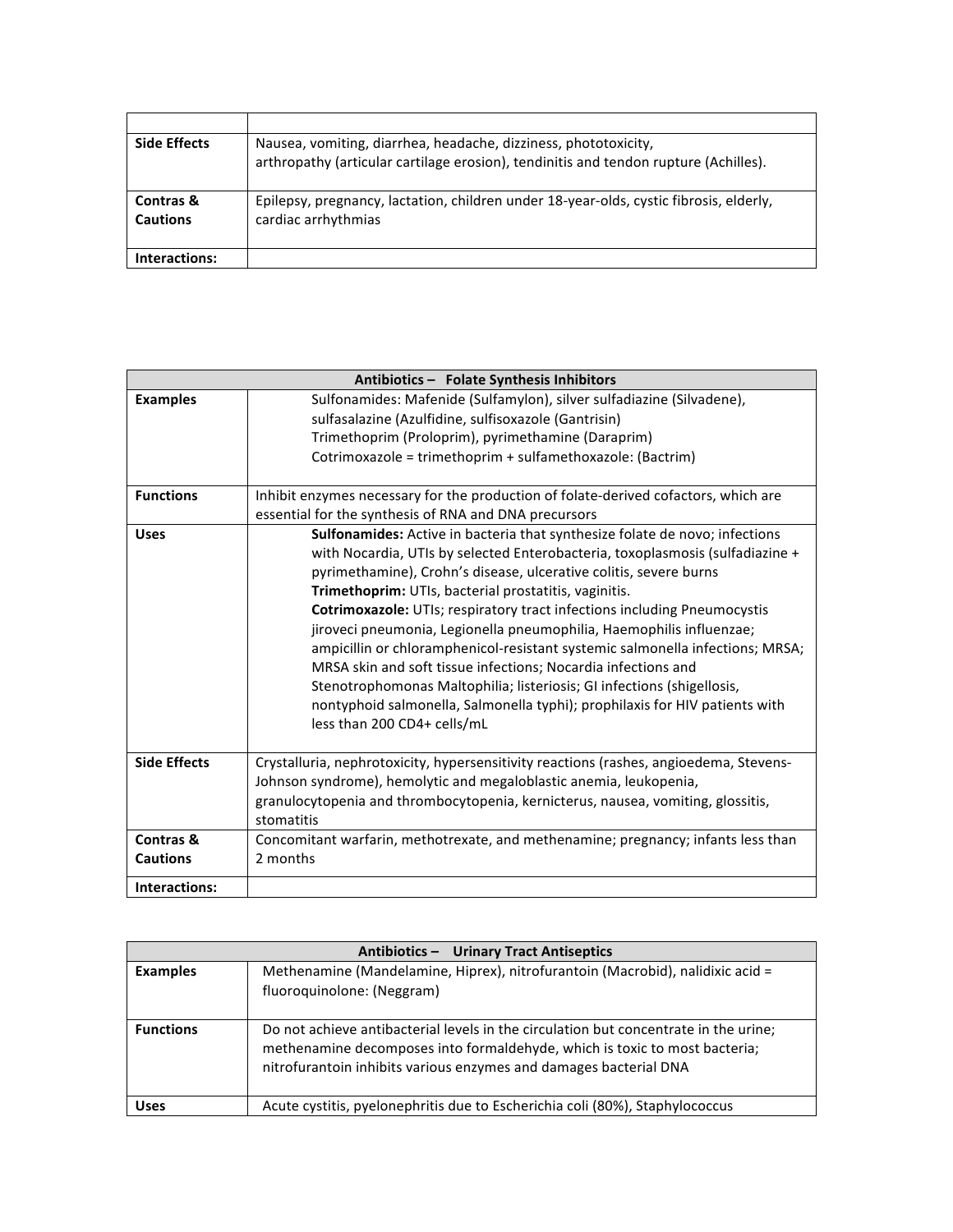|                                         | saprophyticus, Klebsiella pneumoniae and Proteus mirabilis                                                                                       |
|-----------------------------------------|--------------------------------------------------------------------------------------------------------------------------------------------------|
| <b>Side Effects</b>                     | Indwelling catheter, non-prescription antacids, hepatic and renal insufficiency,<br>concomitant use of sulfonamides, anuria, oliguria, pregnancy |
| <b>Contras &amp;</b><br><b>Cautions</b> | GI distress, albuminuria, hematuria, rashes, acute pneumonitis, neurologic problems                                                              |
| Interactions:                           |                                                                                                                                                  |
|                                         |                                                                                                                                                  |

|                              | Antimycobacterials - anti-tuberculosis                                                                                                                                                                                                                              |
|------------------------------|---------------------------------------------------------------------------------------------------------------------------------------------------------------------------------------------------------------------------------------------------------------------|
| <b>Examples</b>              | Ethambutol (Myambutol), isoniazid (INH), pyrazinamide, Rifampin (Rifadin); note: A<br>multidrug therapy (minimun of 2) is always used to treat TB                                                                                                                   |
| <b>Functions</b>             | INH inhibits essential enzymes for the synthesis of mycolic acid, a component of the<br>bacterial cell wall, rifampin inhibits mRNA synthesis                                                                                                                       |
| <b>Uses</b>                  | Mycobacterium tuberculosis, Mycobacterium kansasii, many gram-positive and<br>negative bacterial infections, post-exposure prophylaxis to meningococcal or<br>Haemophilus influenzae meningitis, leprosy, Mycobacterium avium-intracellulare                        |
| <b>Side Effects</b>          | Hypersensitivity (rashes and fever), nausea, vomiting, rash, peripheral neuritis<br>(paresthesias of the hands and feet), hepatitis and idiosyncratic hepatotoxicity, flu-<br>like syndrome (fever, chills, myalgias, acute renal failure, hemolytic anemia, shock) |
| Contras &<br><b>Cautions</b> | Aluminum-containing antacid therapy, hypersensitivity, ETOH, phenytoin therapy, the<br>elderly, chronic liver disease                                                                                                                                               |
| Interactions:                |                                                                                                                                                                                                                                                                     |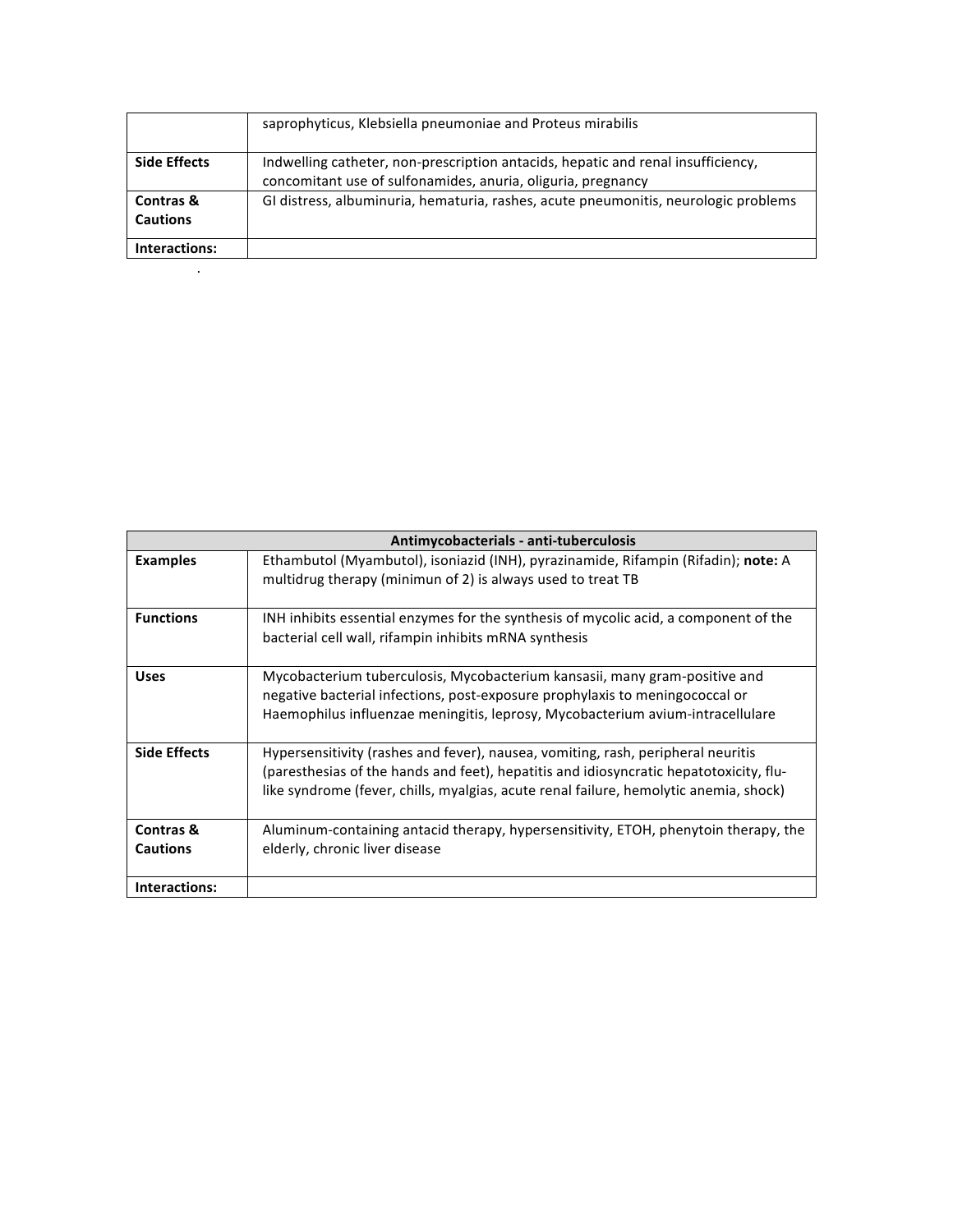| Anti-leprosy or anti-Hansen's disease (US) |                                                                                                                                                                                                                                                                            |
|--------------------------------------------|----------------------------------------------------------------------------------------------------------------------------------------------------------------------------------------------------------------------------------------------------------------------------|
| <b>Examples</b>                            | Dapsone (Dapsone), clofazimine (Lamprene) and rifampin (Rifadin) are used together                                                                                                                                                                                         |
| <b>Functions</b>                           | Dapsone inhibits folate synthesis; clofazimine prevents DNA replication; rifampin<br>inhibits mRNA synthesis                                                                                                                                                               |
| <b>Uses</b>                                | Mycobacterium leprae, Pneumocystis jiroveci and Pneumocystis<br>carinii pneumonias (HIV patients), Mycobacterium avium-<br>intracellulare, systemic lupus erythematosus                                                                                                    |
| <b>Side Effects</b>                        | Hemolytic anemia, methemoglobinemia, peripheral neuropathy, erythema nodosum<br>leprosum, red-brown discoloration of skin, anorexia, diarrhea, nausea, vomiting,<br>colicky/burning abdominal pain, aplastic anemia, hepatitis, agranulocytosis, acute<br>tubular necrosis |
| Contras &<br><b>Cautions</b>               | Hypersensitivity, GI disease and hepatic impairment, sulfonamide hypersensitivity,<br>severe anemia, concurrent folic acid antagonists                                                                                                                                     |
| Interactions:                              |                                                                                                                                                                                                                                                                            |